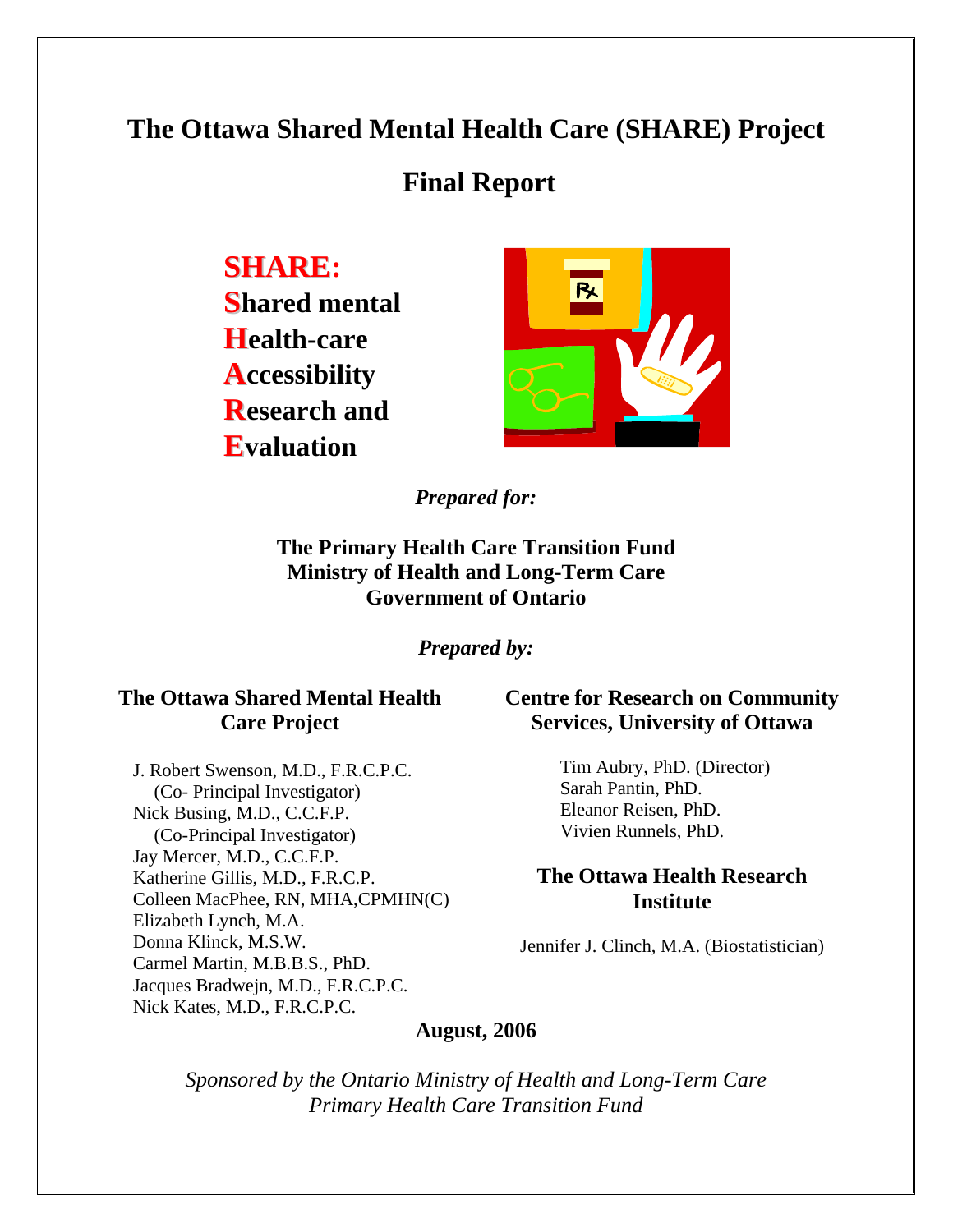# **Table of Contents**

| Appendix 2: SHARE Knowledge Dissemination Projects 36 |  |
|-------------------------------------------------------|--|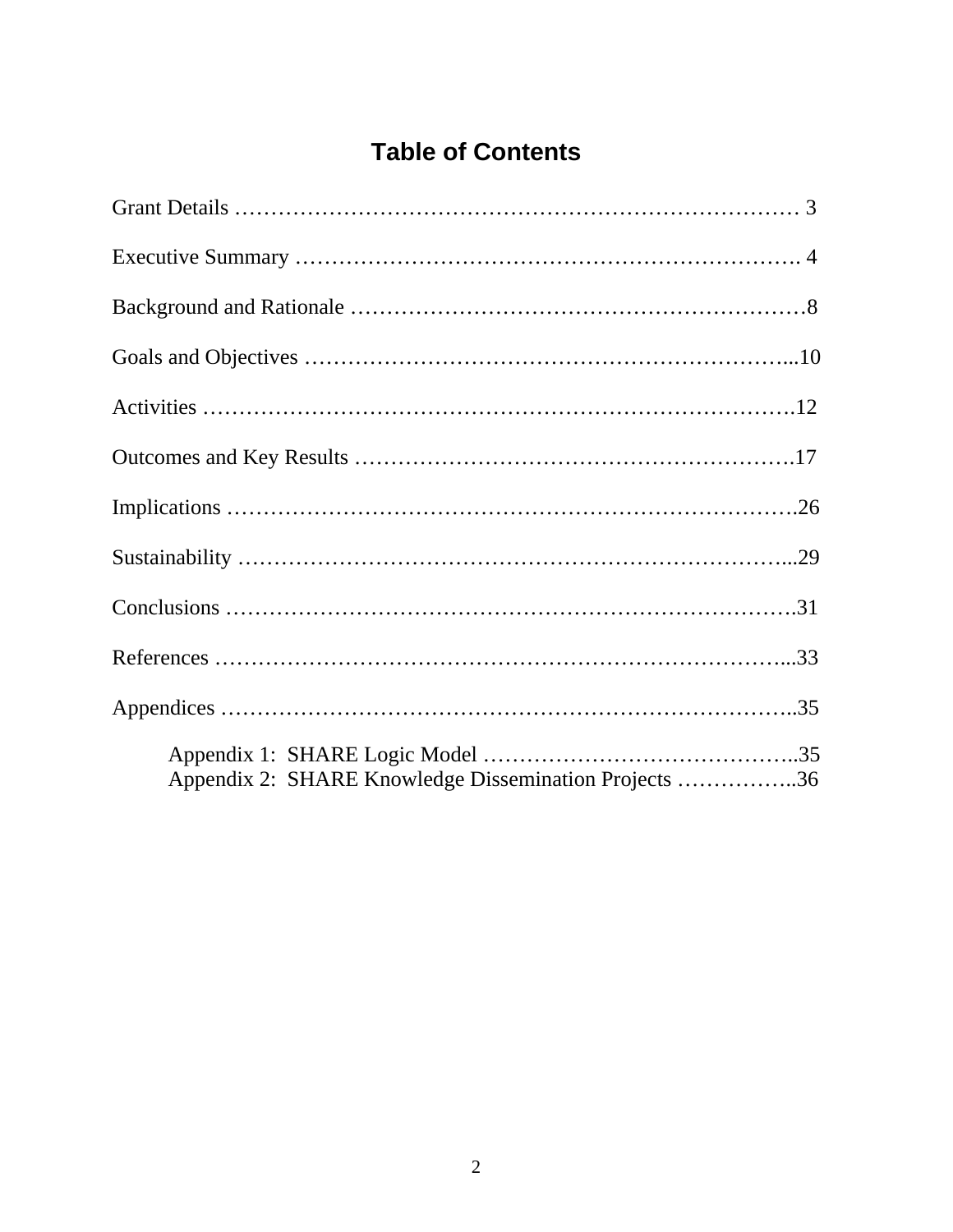### **Grant Details:**

#### **Primary Health Care Transition Fund Project G03-02606 – Shared Mental Health Care Linking General Hospital Acute Care Mental Health Services with Two Comprehensive Family Medicine Groups**

- The current report provides findings emerging from the evaluation of the Ottawa Shared Mental Health Care Project (SHARE). The SHARE Project was a demonstration project funded by the Primary Health Care Transition Fund. Dr. J. Robert Swenson of the Department of Psychiatry, University of Ottawa and Dr. Nick Busing of the Department of Family Medicine of the University of Ottawa were the Co-Principal Investigators of the project. It was intended to implement a shared care model in which a multidisciplinary team of mental health professionals from the Ottawa Hospital would provide services to patients at two family medicine practices in the City of Ottawa. The purpose of the project was to improve access to multidisciplinary mental health care within the primary care system, and also to improve access to primary care for patients of the mental health system who lacked a family physician by setting up a mental health team which bridges the two health care systems. The project was funded in March, 2004 and ended in July, 2006. The shared mental health service is to be transitioned into the two Ottawa Academic Family Health Teams which were funded by the Ontario Ministry of Health and Long-Term Care in 2006.
- The Centre for Research on Community Services (CRCS) at the University of Ottawa was commissioned to conduct the evaluation of the initial implementation of the program. An evaluation team was established to manage the evaluation process, comprised of Dr. Tim Aubry, Co-Director of CRCS; Sarah Pantin and Eleanor Riesen, Ph.D. students in Clinical Psychology participating in an internship placement at CRCS; and Vivien Runnels, Ph.D. student in Population Health. A collaborative approach to the evaluation involving frequent contact with program management was employed. Their complete report and in depth analysis of data is submitted as a companion to the SHARE final report.
- The Ottawa Health Research Institute (OHRI) Clinical Epidemiology Program also contributed to the evaluation by providing information technology and statistical expertise. Jennifer Clinch, M.A. was the biostatistician from the OHRI.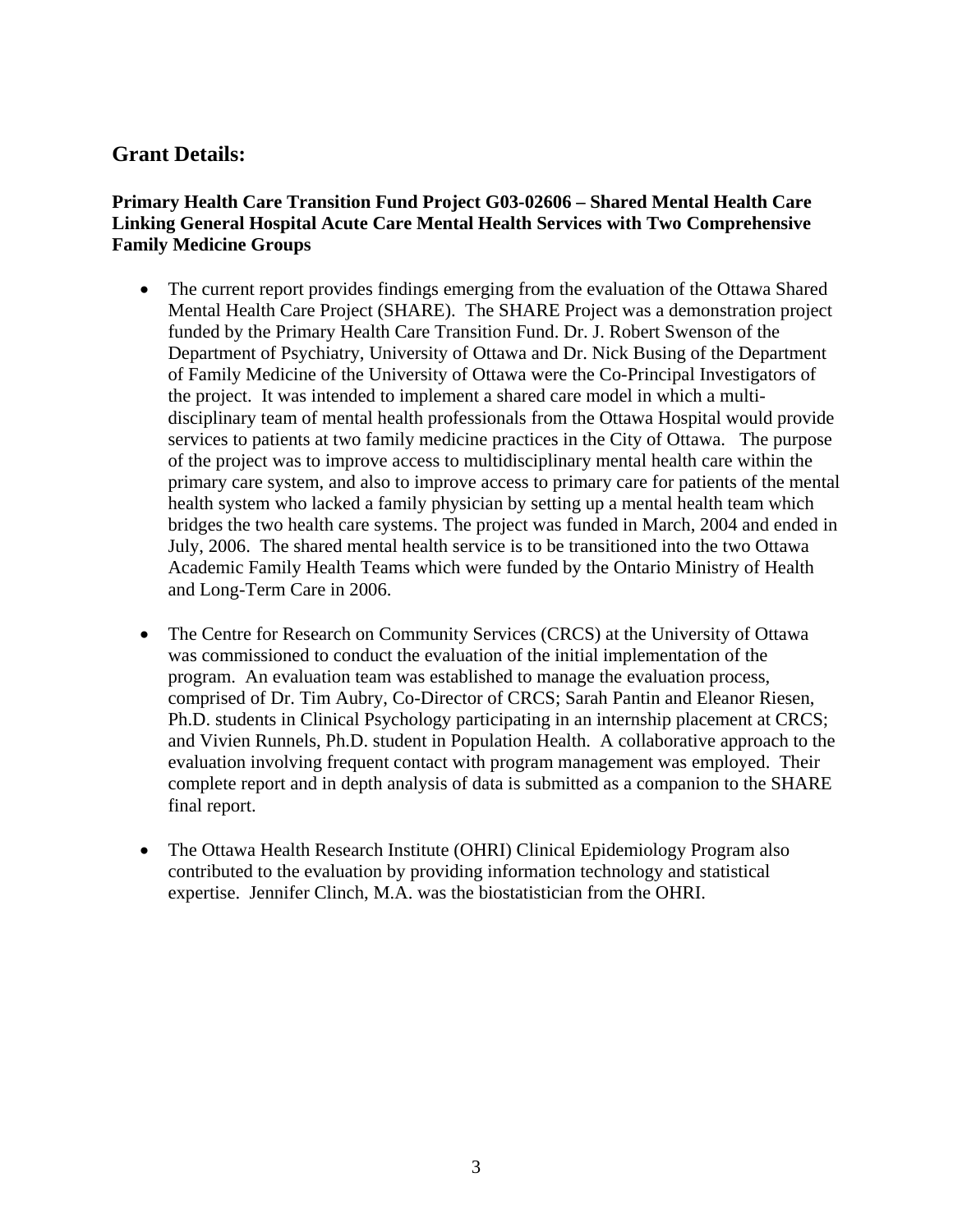### **Executive Summary**

#### **Background and Rationale**

It has become clear over the past two decades that there are a number of problems associated with persons with mental illness receiving appropriate primary and specialty health care. These problems appear to be two-fold: first, patients with mental illness tend to visit their family physician more frequently than other patient groups, and patients with mental illness may not receive an adequate level of care, as their psychiatric symptoms may interfere with their ability to access and follow medical treatment.

The principle of collaborative or "shared" care has been developed to try and address some of these problems. The goal is to improve access to both psychiatric and physical care for patients with mental illness. The model recognizes the pivotal role of the family physician in providing effective health care interventions. The approach fosters collaboration between the family physician and other mental health professionals. In addition to providing direct patient services, the aim of the collaboration is also to use psychiatric consultation to increase the knowledge of the family physician, thereby improving levels of primary care detection of mental illness, permitting earlier intervention and improving treatment outcomes.

This report provides findings emerging from the evaluation of the Ottawa Shared Mental Health Care (SHARE) Project. The SHARE Project is a demonstration project funded by the Primary Health Care Transition Fund. It is intended to implement a model in which a multi-disciplinary team of mental health professionals from the Ottawa Hospital Department of Psychiatry provide services to patients within two comprehensive family medicine practices in the City of Ottawa. The purpose of the project is to improve access to multidisciplinary mental health care within both the primary care system and the mental health system by setting up a team which links both systems.

#### **Goals and Objectives**

The underlying assumption of this project was that a multi-disciplinary mental health team linking the Ottawa Hospital psychiatric emergency service and outpatient mental health programs with two comprehensive family medicine practices would result in improved access to, and quality of both psychiatric and physical care for patients with mental health problems who are seen first within either (a) the primary care system, or (b) the acute care mental health system.

With respect to the *goals of the Primary Health Care Transition Fund*, the SHARE Project was anticipated to demonstrate a positive outcome in the following areas:

- improved access to primary health care
- improved quality and continuity of primary health care
- increased patient provider satisfaction

The object of the demonstration project was to develop a share care model offering mental health services to two family practices located in central Ottawa – the Ottawa Hospital Civic Campus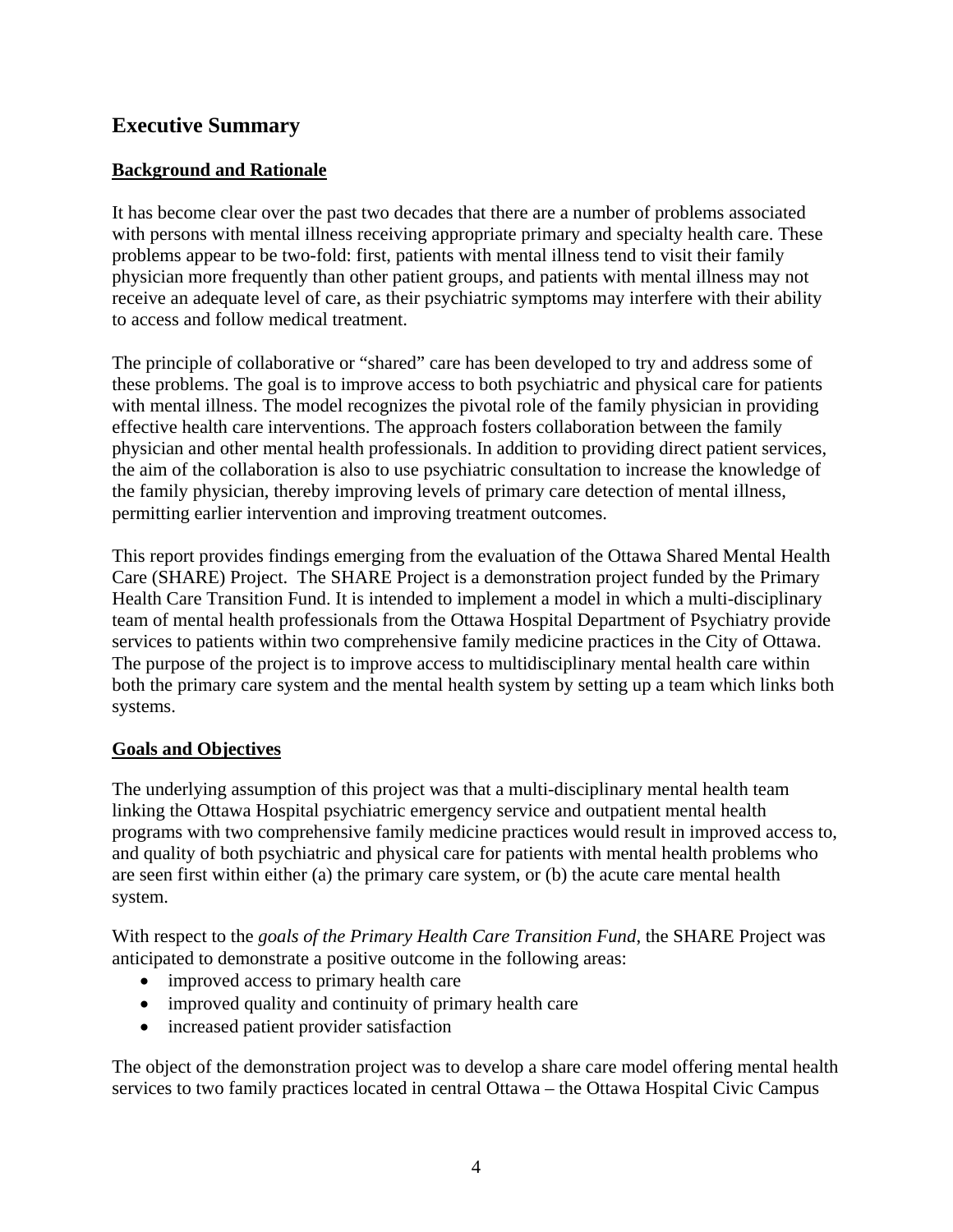Family Medicine Centre and the Central Ottawa Family Medical Associates. The SHARE Team was set up as a multidisciplinary team which included a psychiatrist, an advanced-practice psychiatric nurse (APN), a psychiatric social worker, and a psychologist. Each member of the team of four mental health workers spent at least one and a half days per week each on this project, providing on-site services for at least one day per week at either of the two family medicine practices and another half day of either on-site or indirect care each week.

The SHARE team was intended to assist family physicians in two practices to treat their patients presenting with mental health difficulties. In addition, these services were expected to facilitate access to a family physician from these practices for patients seen at the Ottawa Hospital Outpatient Mental Health Services who have no family physician. In addition to providing direct patient care, the SHARE Project's objectives included increasing the capacity of family physicians and residents to provide ongoing mental health care by providing training and educational activities which would enhance their knowledge of mental health care.

### **Activities**

At the start of the project a needs analysis of 18 family physicians and 30 family medicine residents was completed through a questionnaire which surveyed: attitudes and beliefs about managing patients' mental health problems, self-perceived knowledge about mental health issues, comfort with mental health care, and opinions about what would enhance there care of patients with mental health problems. Family physicians and residents reported that they believe they have the primary responsibility for provision of mental health care to their patients, however many family physicians and the majority of residents reported that time constraints limit their ability to enquire about a mental health problem.

Evaluation of the SHARE Project was done with qualitative and quantitative measures, including family physician and mental health professional focus groups and interviews, patient and provider rated symptom scales, severity of illness scales, and patient satisfaction scales. Knowledge dissemination occurred throughout the duration of the project, including local educational presentations to family physicians and residents, rounds presented at hospitals, presentations to local community stakeholders, and formal presentations at provincial, national and international academic meetings.

A total of 332 patients were referred by their primary care physician to the SHARE Team and of these 256 patients took part in the study. The SHARE Team offered a variety of services to SHARE patients . Most patients (93%) received an assessment, and recommendations for continuing patient care were communicated to the referral source from SHARE Team members. A large number of participants (over 50%) also received some form of counseling or therapy. Other services offered by the team included parenting skills, crisis management, medication management and other management strategies not otherwise described.

### **Outcomes and Key Results**

Family physicians reported that primary care patient access to mental health services was improved greatly by the SHARE Project. During the project, access ranged from 1 to 2 months from the time the referral was made to the time the patient was seen, which was much less time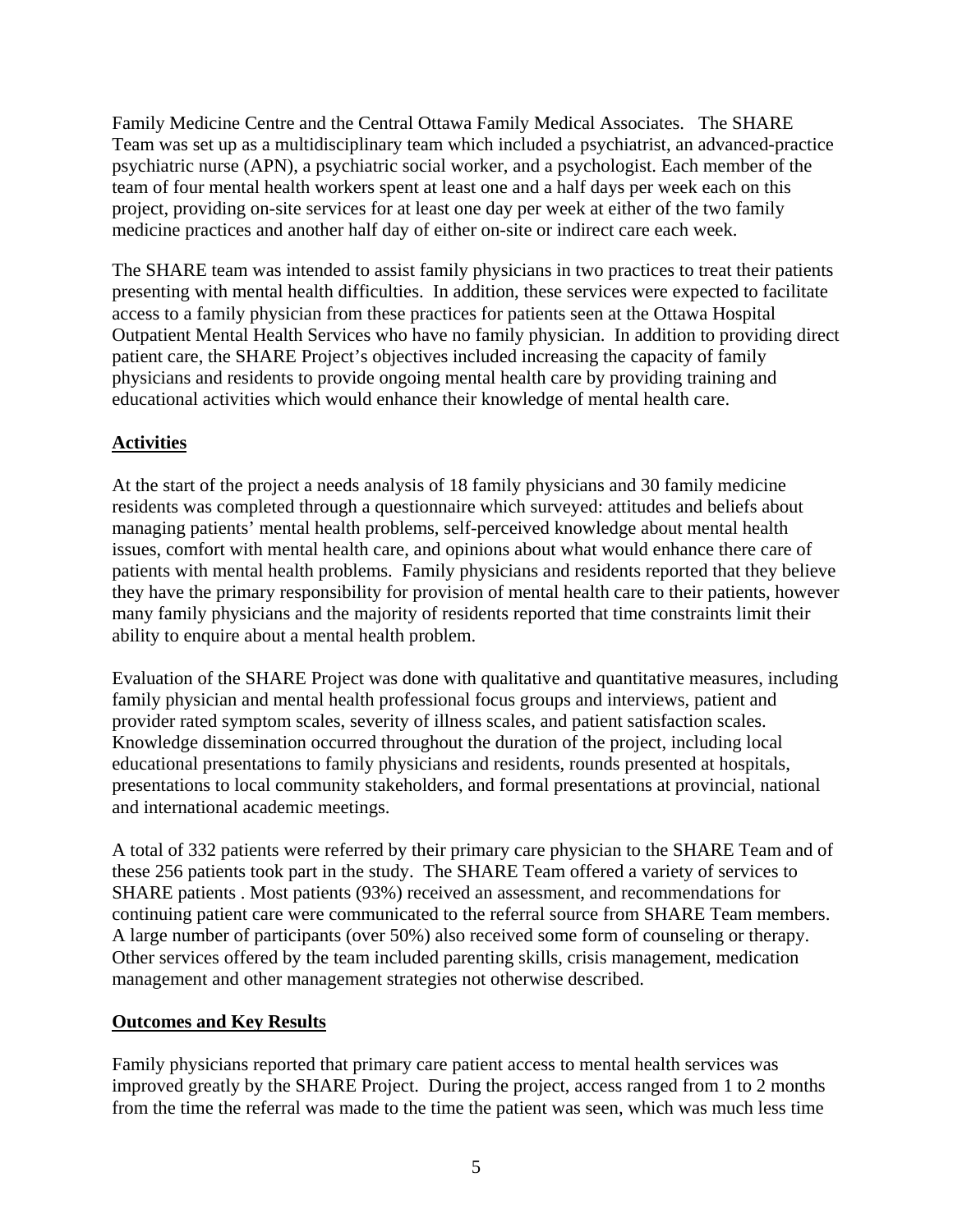than the usual waiting period for psychiatric consultation in the community. However there were only 4 patients from the mental health system able to access primary care, due to the sudden closure of both family practices to new patients prior to the start of the project, because of the departure of some family physicians. The majority of patients seen (80%) had diagnosable mental health disorders by standard criteria, with a preponderance of anxiety and depressive disorders. About 40% of patients were rated by providers as showing moderate to severe impairment in some domain of illness severity. Most patients and family physicians expressed a high level of satisfaction with the different mental health services provided by the multidisciplinary team. With respect to effectiveness of care, there were significant improvements in patient and provider rated measures of symptom burden, illness severity, and quality of life of patients from baseline to the end of provision of mental health care by the SHARE Team.

### **Implications**

Implications for policy and practice changes with respect to primary mental health care arising from this project are discussed under the headings of access to care, appropriateness (quality) of care, efficiency of care, acceptability (satisfaction) of care, safety and continuity of care, and effectiveness of care. With respect to access and quality of care, recommendations arising from the project include:

- $\triangleright$  Establish targets for wait times for urgent referrals (consider less than a 2 week waiting period) and non-urgent referrals (consider less than an 8 week waiting period).
- $\triangleright$  Link primary care services with hospital based mental health services using shared care teams. This would allow improved access to and communication with psychiatric emergency services and intensive outpatient services for primary care patients.
- $\triangleright$  Facilitate mental health system patients lacking family physicians with access to primary care with the back-up of a shared mental health team.
- $\triangleright$  Multi-disciplinary shared mental health teams are optimal to provide the highest quality of care for primary care patients. A multi-disciplinary shared care team could link with several family health teams, depending on patient populations and geography.
- $\triangleright$  Use evidence-based, time-limited mental health treatments such as cognitive-behavioural therapy or problem-focused therapy, depending on the patient's need.
- $\triangleright$  Referral back to family physician for ongoing mental health care is optimal. The shared mental health team should avoid providing long-term care but rather focus on episodic care in collaboration with the family physician for patients with long-term, severe mental illness.
- ¾ Providing education and training in collaborative mental health care concepts for mental health professionals, family physicians, residents in psychiatry and residents in family medicine is essential.

#### **Sustainability**

Application has been made to the Ministry of Health and Long-Term Care to sustain this project through permanent funding of the team as part of the two Ottawa Academic Family Health Teams.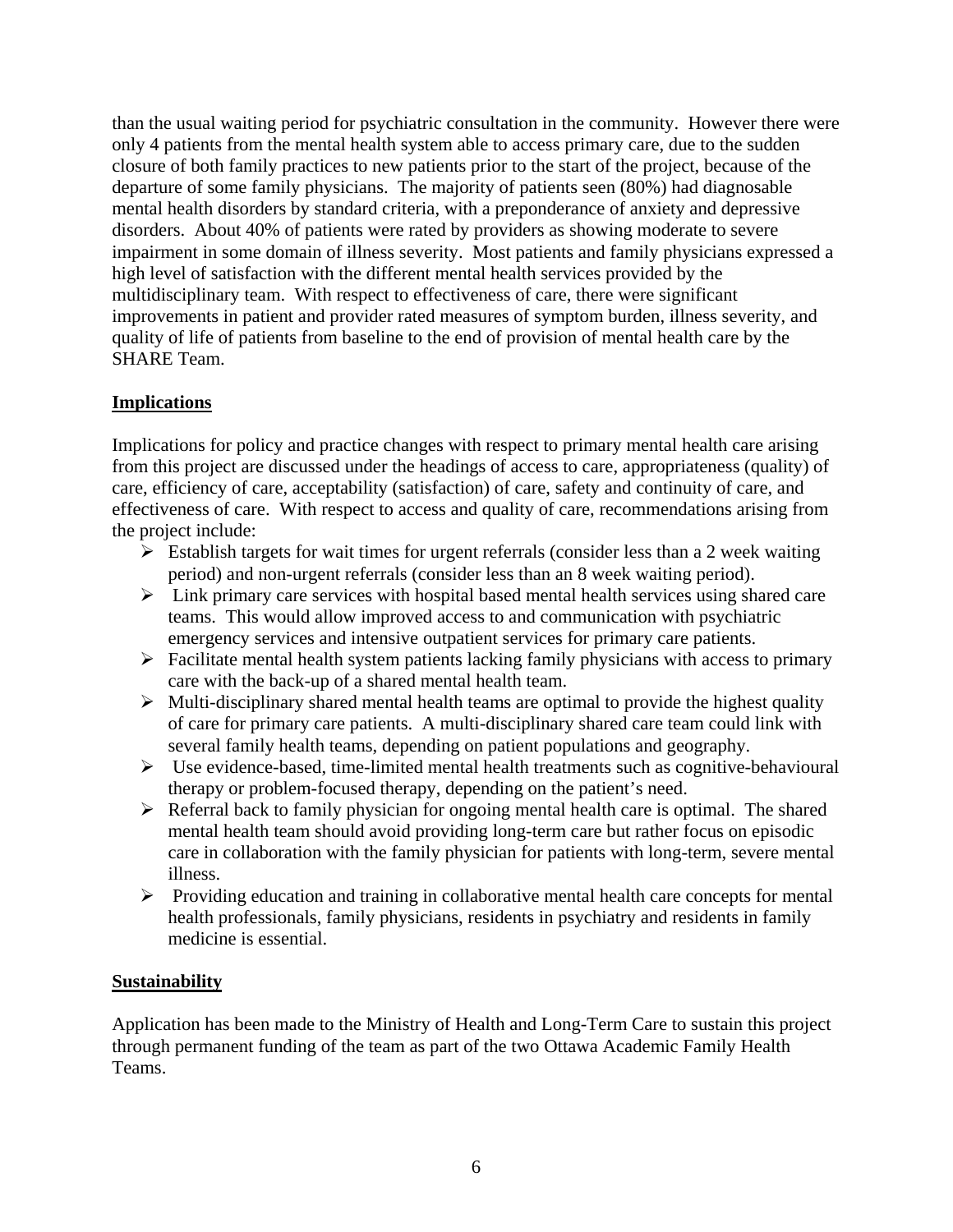### **Conclusions**

Evaluation of the Ottawa SHARE Project demonstrated that it met the Primary Health Care Transition Fund goals of improved access to primary care, increased satisfaction of patients and providers, and improved quality and continuity of primary health care. With respect to the area of increased cost-effectiveness of primary care, suggestions are made for future studies based on results from this project.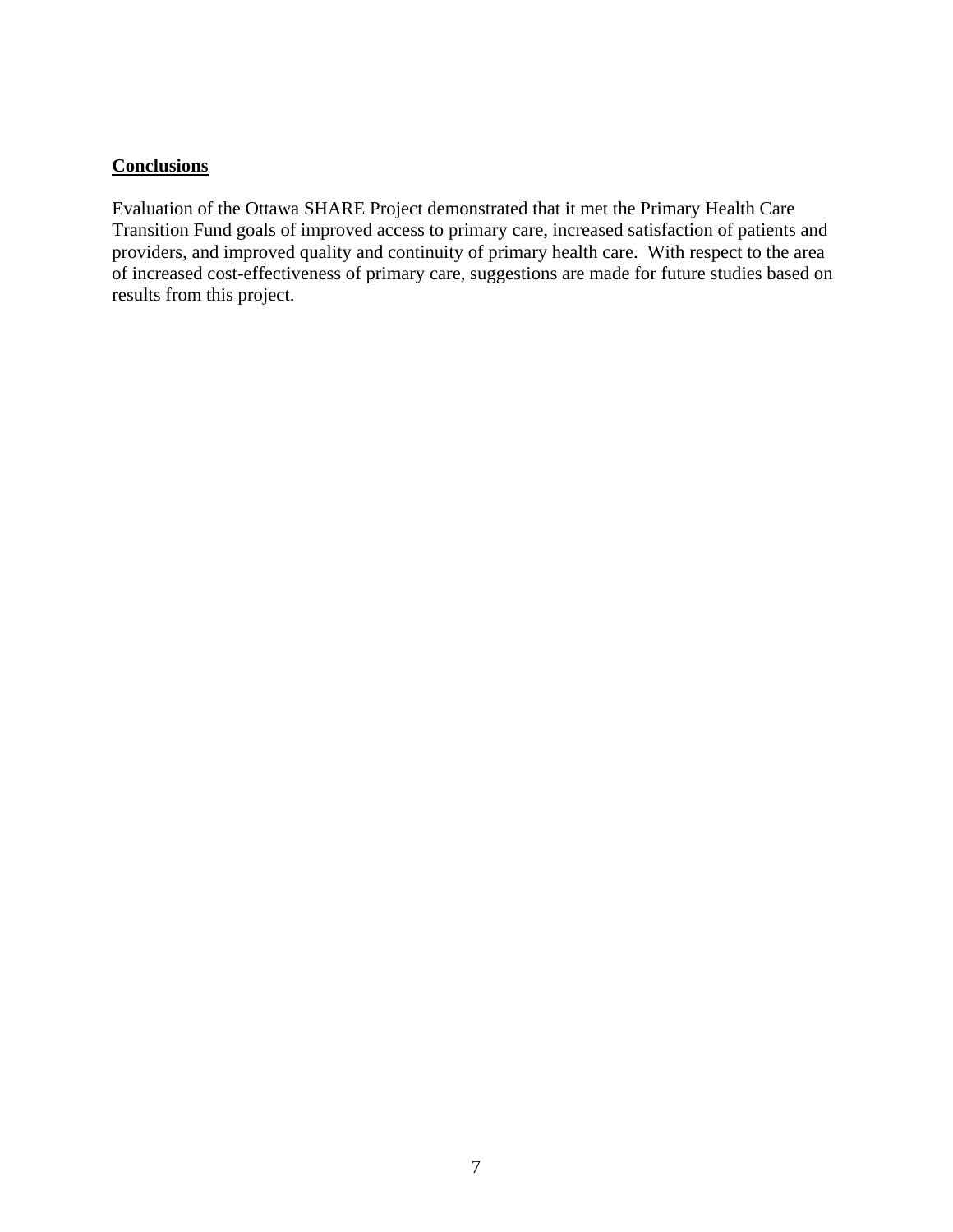### **Background and Rationale**

This report provides findings emerging from the evaluation of the Ottawa Shared Mental Health Care (SHARE) Project. The SHARE Project was a demonstration project funded by the Primary Health Care Transition Fund. It was intended to implement a model in which a multi-disciplinary team of mental health professionals from the Ottawa Hospital Department of Psychiatry provide services to patients within two comprehensive family medicine practices in the City of Ottawa. The purpose of the project was to improve access to multidisciplinary mental health care within both the primary care system and the mental health system by setting up a team which links both systems.

It has become clear over the past two decades that there are a number of problems associated with persons with mental illness receiving appropriate primary and specialty health care. These problems appear to be two-fold: first, patients with mental illness tend to visit their family physician more frequently than other patient groups, both for initial assessment and for followups (Daumit et al, 2002) and second, patients with mental illness may not receive an adequate level of care as their psychiatric symptoms are likely to interfere with their ability to access and follow medical treatment (Koran et al, 1989; Shore, 1996).

The principle of collaborative or "shared" care has been developed to try and address some of these problems. The goal is to improve access to both psychiatric and physical care for patients with mental illness. The model recognizes the pivotal role of the family physician in providing effective health care interventions. The approach fosters collaboration between the family physician and other mental health professionals (Kates et al., 1997, 2002) and sees it "as part of a continuum of care" (Kates, 2002). In addition to providing direct patient services, the aim of the collaboration is also to use psychiatric consultation to increase the knowledge of the family physician, thereby improving levels of primary care detection of mental illness, permitting earlier intervention and improving treatment outcomes. In other words, psychiatrists and other nonmedical mental health professionals act as a consultants to the family physician but the family physician remains integrally involved in the treatment plan of their patients.

Various types of shared care model have been developed that vary in intensity and duration. Shared care services have varied from an initial consult model to a program that offers follow-up and maintenance care (Kates et al, 1992; Katon et al, 1995). Services have been successfully offered in various modalities including the use of telephone support. Studies to date have suggested that one of the central issues in providing high quality collaborative care is the relationship between family physicians and the consulting service provider (Burley, 2002). Kates (2002) suggests that the key elements for collaboration include strengthening personal contacts, improving communication, continuing education and, ultimately, integrating mental health services within primary care.

 The SHARE Project evaluated in the current study follows the *liaison attachment* scheme which addresses many of the central collaborative themes. In this approach, a multidisciplinary team of mental health professionals that includes a psychiatrist and/or mental health workers of other disciplines is assigned to one or more primary care facilities and provides services similar to fullservice outpatient programs (see figure 1). This type of model has been found to be successful in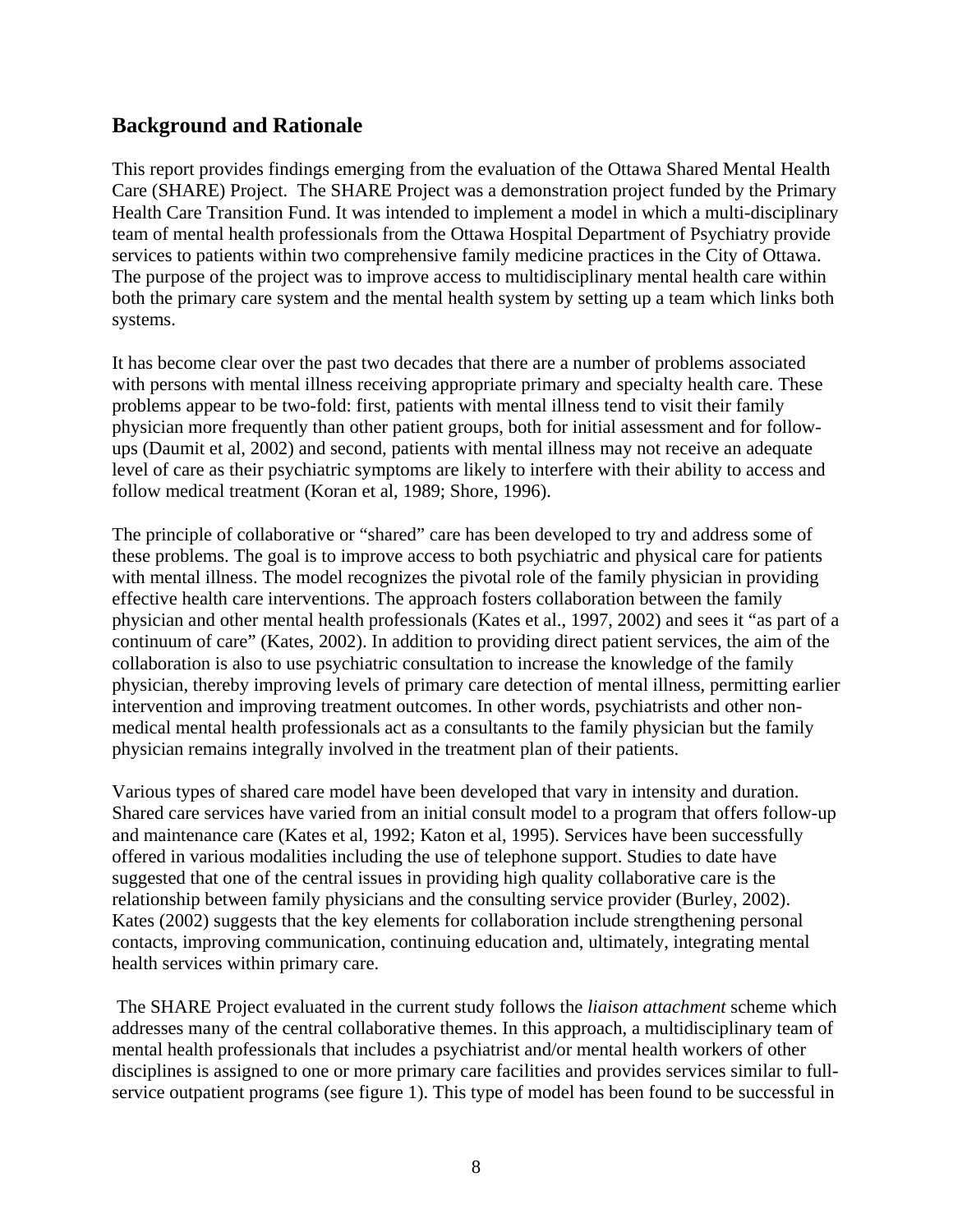providing services in an accessible and non-stigmatizing setting and has been found to increase the level of knowledge and skill of the family physician. (Craven & Bland, 2002). This model was also selected to facilitate transferring mental health system outpatients with stable mental illnesses who lack family physicians to a primary health care setting, providing backup from the mental health team to the family physicians accepting their transfer.

#### **Figure 1. Access to mental health care and primary health care through a shared care model in the Ottawa Shared Mental Health Care Project**

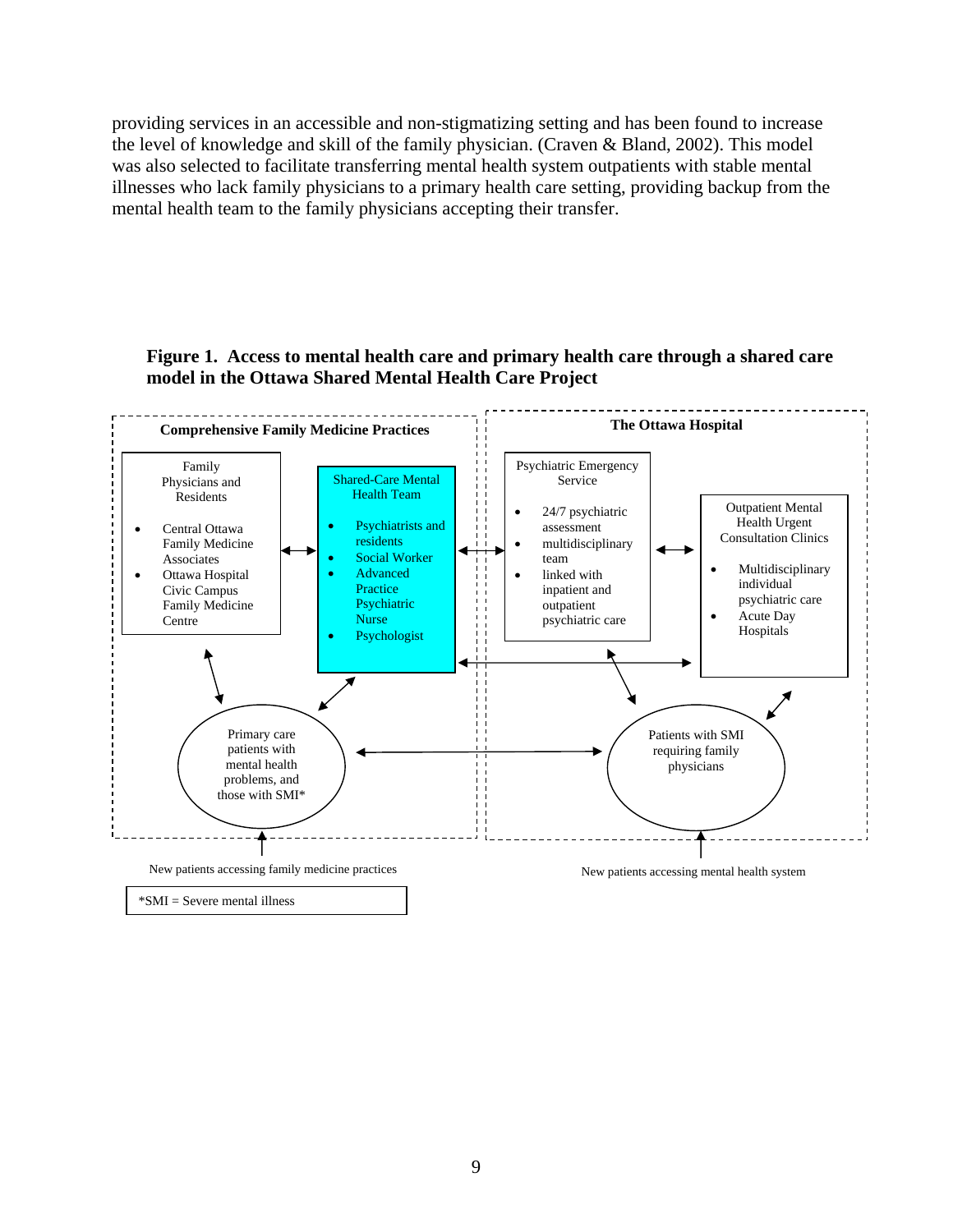# **Goals and Objectives**

The underlying assumption of the SHARE Project was that "*a multi-disciplinary mental health team linking the Ottawa Hospital psychiatric emergency service and outpatient urgent mental health consultation clinics with two comprehensive family medicine practices would result in improved access to, and quality of both psychiatric and physical care for patients with mental health problems who are seen first within either (a) the primary care system, or (b) the acute care mental health system"* (taken from the SHARE Logic Model, appendix 1).

The goal of the project was therefore to demonstrate that the SHARE model of collaborative mental health care would improve the quality of mental and physical health care, particularly for patients with severe mental illness.

With respect to the goals of the *Primary Health Care Transition Fund*, the SHARE Project was anticipated to demonstrate a positive outcome in the following areas:

- improved access to primary health care
- improved quality and continuity of primary health care
- increased patient provider satisfaction

The demonstration project developed a shared care model offering mental health services to two family practices located in central Ottawa – the Ottawa Hospital Civic Campus Family Medicine Centre and the Central Ottawa Family Medical Associates. The SHARE Team was set up as a multidisciplinary team which included a psychiatrist, an advanced-practice psychiatric nurse (APN), a psychiatric social worker, and a psychologist. Each member of the team of four mental health workers spent at least one and a half days per week each on this project, providing on-site services for at least one day per week at either of the two family medicine practices and another half day of either on-site or indirect care each week.

The psychiatrist, psychologist and social worker were employed at 0.3 FTE (1.5 days per week devoted to the project) and the APN was an 0.8 FTE, with 0.5 FTE devoted to clinical care and 0.3 FTE to overall care coordination. The SHARE Team was intended to assist family physicians in two practices to treat their patients presenting with mental health difficulties. In addition, the additional services were expected to facilitate access to a family physician from these practices for patients seen at the Ottawa Hospital Outpatient Mental Health Services who have no family physician.

The *Ottawa Hospital Family Medicine Centre (FMC)* is an academic family health network with rostered patients and a capitation payment system. There are 10 full-time academic family physicians with about 8,000 active patients. There are approximately 24 family residents training at the FMC and 4 to 6 residents are on site at any one time. It was estimated that about 30% of FMC patients would have a diagnosable psychiatric disorder in any one year. All charts are shared, and a shared care mental health team member had full access to the charts and documented patient visits on those charts.

*The Central Ottawa Family Medicine Associates (COFMA)* is a family health network with 9 physicians having an average of 1,000 patients each. Of the approximately 9000 patients at the COFMA practice at the start of the project, there were 720 patients reported to have a primary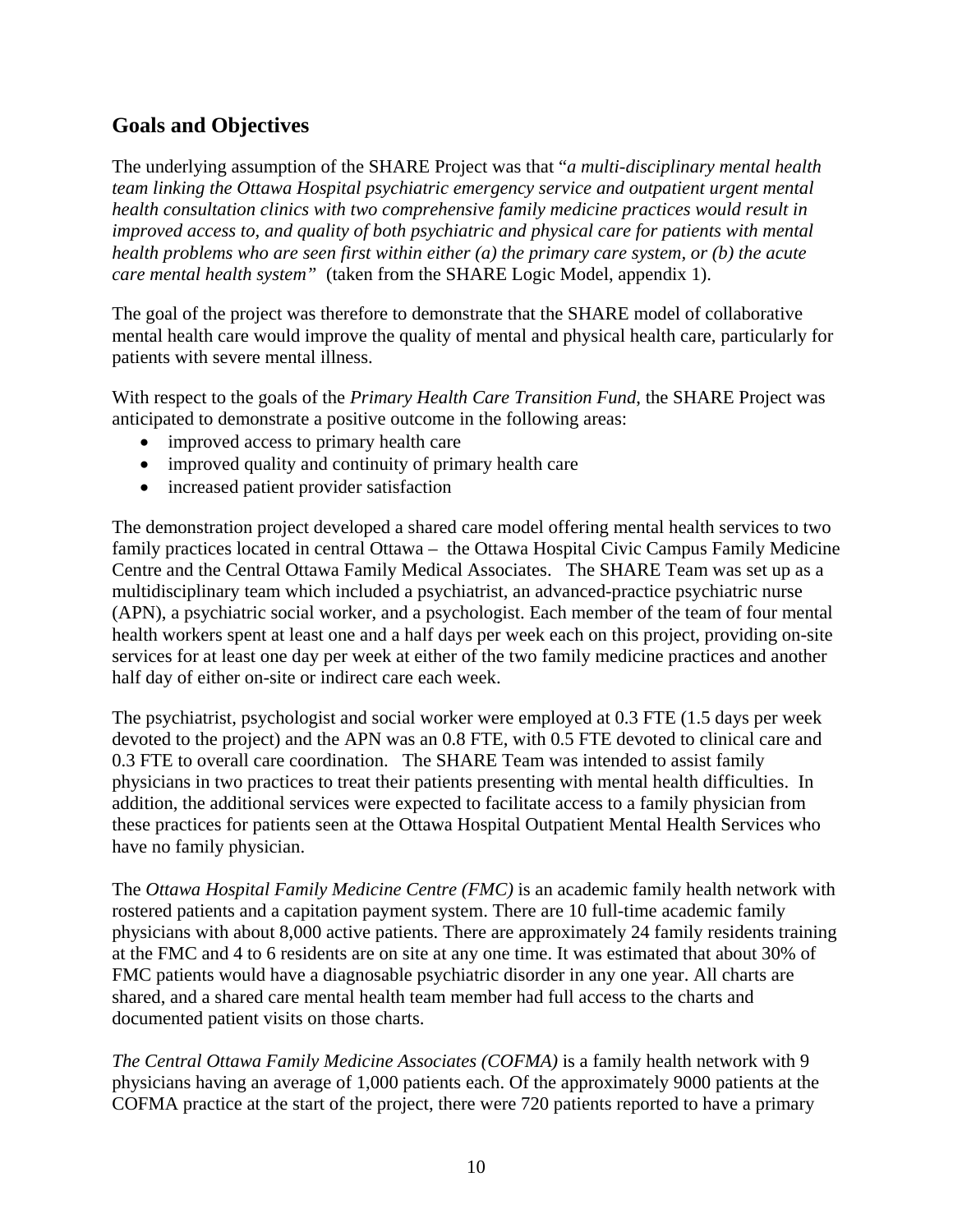diagnosis of Depression, Bipolar affective Disorder, Anxiety Disorder, Schizophrenia or Borderline Personality Disorder. COFMA is a fully automated practice using electronic medical record (EMR) software. Within COFMA, the SHARE team members had direct access to the patient's medical file. At the time the project was proposed, all physicians were taking new patients, however by the actual start of the SHARE Project all practices were closed to new patients due to a physician leaving COFMA and transferring most of his patients to the other COFMA physicians.

The *Ottawa Hospital Psychiatric Emergency Service (PES)* provides approximately 5000 psychiatric consultations to patients presenting annually to the emergency rooms of the Civic and General Campuses. These account for approximately 75% or more of the emergency room psychiatric consultations in the Ottawa region. It is estimated that between 20 and 25% of patients presenting to have no family physician. Mental health follow-up of patients seen in the emergency room is usually undertaken by the Urgent Care Clinic of the Outpatient Services, but an unmet need is the provision for ongoing physical and mental health care within the primary health care system for patients lacking family physicians.

Appendix 1 presents a program logic model for the SHARE Project that includes the project's goal, objectives, resources, service activities according to the different participating disciplines, outputs, short-term and long-term outcomes for both patients and family physicians or residents.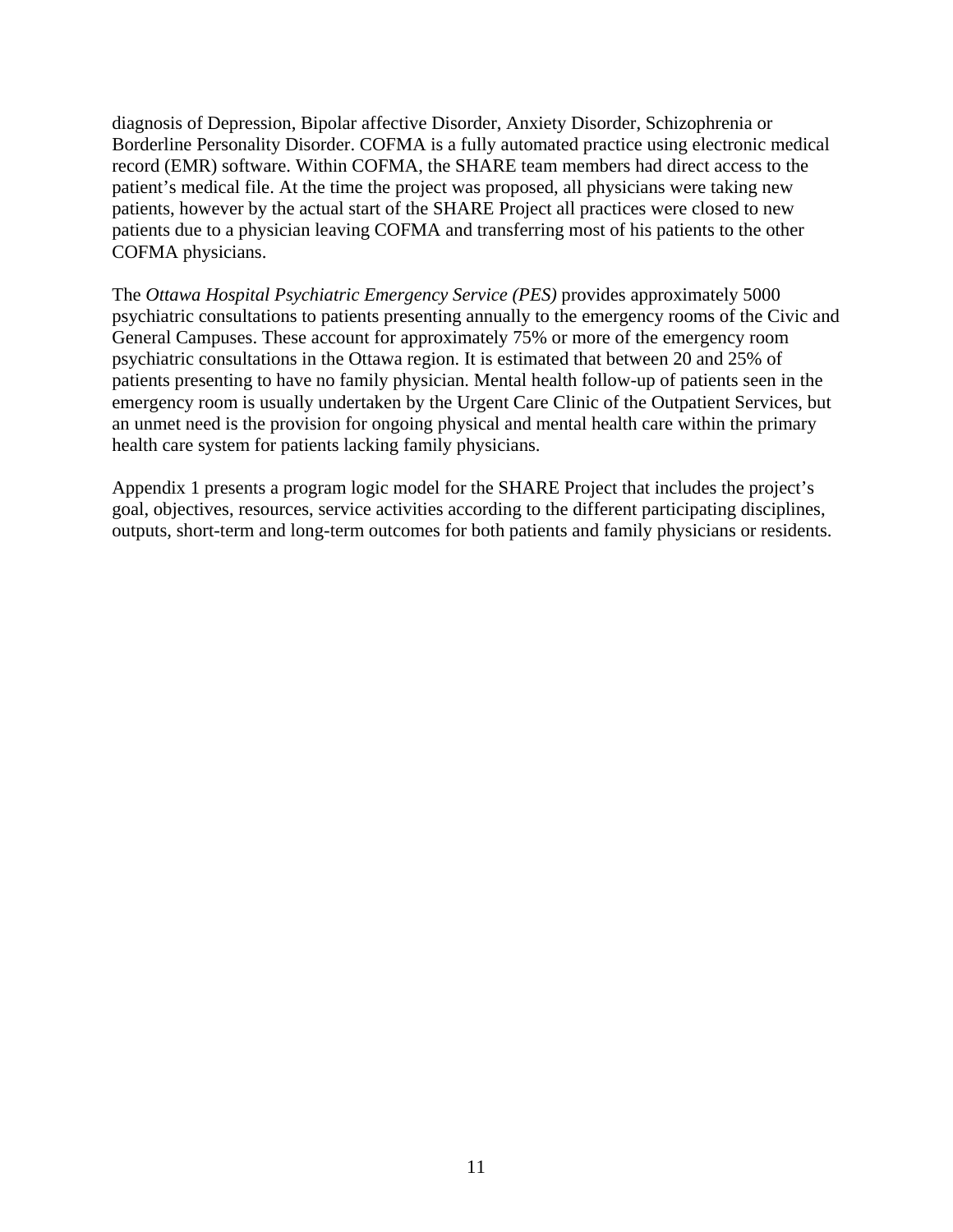# **Activities**

### **1. Needs Analysis**

### **Method:**

A written self-report questionnaire was given to 18 family physicians and 30 family medicine residents prior at the start of the project. The questionnaire contained sections devoted to:

- 1. Attitudes and beliefs about managing patients' mental health problems
- 2. Self-perceived knowledge of mental health care issues
- 3. Comfort level with mental health care
- 4. Opinions about what would enhance their management of patients' mental health issues.

Each question allowed for one of seven graded responses between two extremes. The survey participants were also asked to give suggestions about what they thought desirable activities of a psychologist, social worker and mental health nurse would be in the context of providing collaborative mental health care.

#### **Results:**

All 18 family physicians from both practices responded (100% response) and 22 out of 30 family medicine residents responded (73% response). Family physicians and residents reported that they believe they have the primary responsibility for provision of mental health care to their patients, however many reported that time constraints limit their ability to enquire about a mental health problem. Many family physicians and residents reported both a low level of knowledge and comfort about prescribing psychotropic medication for patients with psychosis and few family physicians and residents reported a high level of knowledge or comfort counseling patients with mental health problems. The great majority of family physicians and residents endorsed various collaborative strategies to enhance their management of patients' mental health problems including a psychiatrist visiting their office, telephone backup by a psychiatrist, inoffice educational sessions by a psychiatrist, and information or assistance with referral to community mental health agencies. Overall, family physicians and residents reported that collaborative mental health care provision with on-site mental health professionals would enhance, but not replace their management of patients with mental health problems.

### **2. Evaluation**

#### **Purpose and Focus of the Evaluation:**

In addition to conducting a formative evaluation, the SHARE Project also integrated monitoring of patient outcomes. Results of both the formative evaluation and the outcome evaluation are presented in this final report for the project.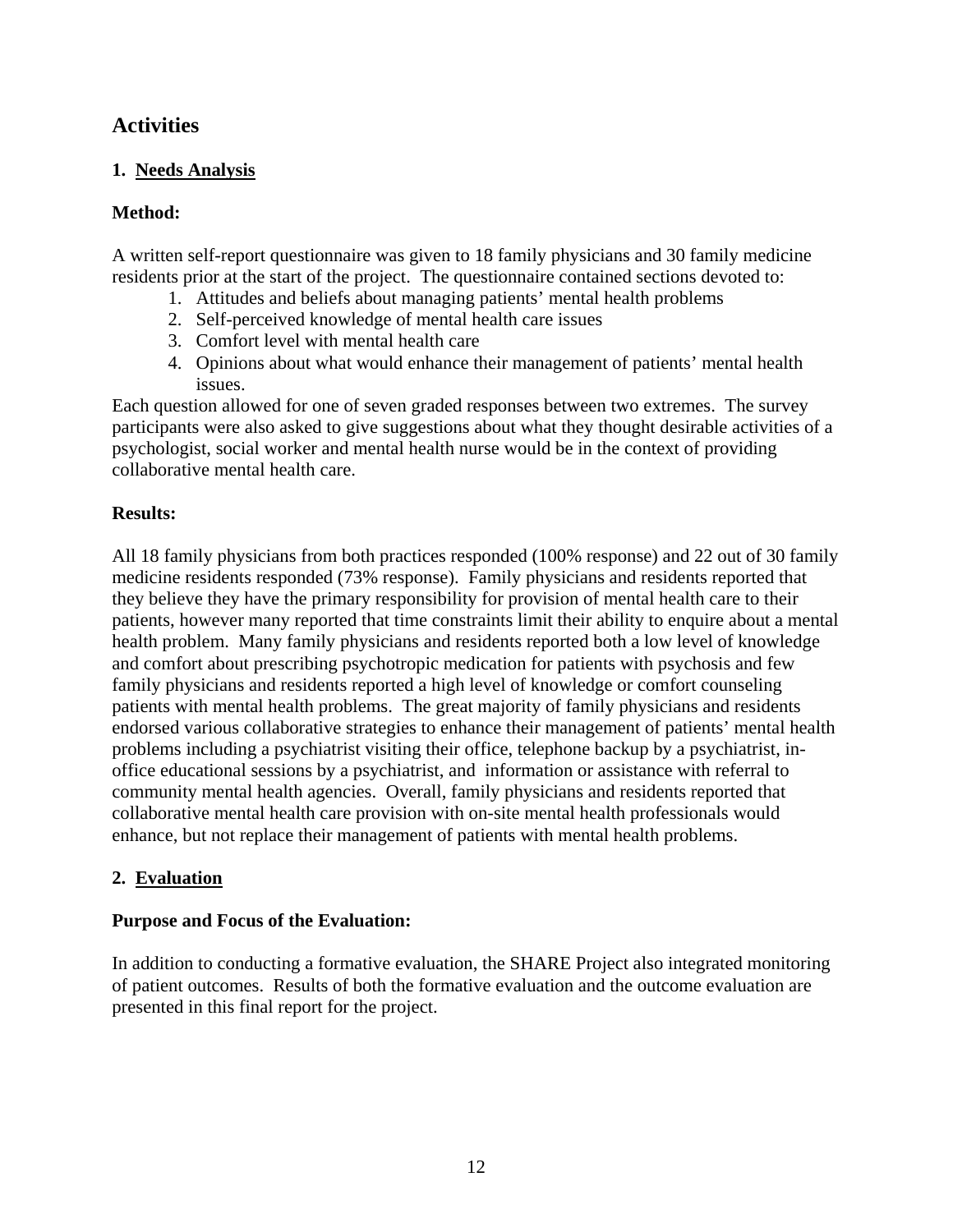#### **Evaluation Questions:**

The questions guiding both the formative evaluation and outcome evaluation of SHARE Project were organized around the dimensions of the Mental Health Accountability Framework of the Ontario Ministry of Health and Long-Term Care (MHLTC), namely *Access to Mental Health Care, Access to Primary Care, Appropriateness of Care, Efficiency of Care, Acceptability of Care, Safety and Continuity of Care,* and *Effectiveness of Care.* Details of the actual evaluation questions can be found in the accompanying report of the University of Ottawa Centre for Research on Community Services.

#### **Evaluation Method:**

#### *Quantitative Methods:*

Quantitative data were collected using a variety of measures that involved either clinical ratings completed by members of the SHARE Team or self-report measures completed by patients at the first visit and following termination. A member of SHARE Team familiar with a patient completed the Threshold Assessment Grid (TAG; Slade et al, 2000), Global Assessment of Functioning (GAF) scale (American Psychiatric Association, 1994), and the Brief Psychiatric Rating Scale (BPRS; Overall and Gorham, 1962) . Patients completed the Patient Health Questionnaire (PHQ; Spitzer et al, 1999) and SF-12 (Ware et al, 2002) at intake. At the end of their involvement with the SHARE Team, the BPRS was completed by the team member having most contact with the patient and the SF-12 and the 8-item version of the Client Satisfaction Questionnaire (CSQ-8; Attkisson & Greenfield, 1996) were administered to patients by telephone interview subsequent to their termination from the SHARE Project's services.

#### *Qualitative Methods:*

Qualitative data collection methods included: (1) two focus groups with primary care physicians; (separate focus groups were conducted for physicians from each of the two participating practices) (2) in-person and telephone interviews with members of the SHARE Team; and (3) telephone interviews with clients.

#### **3. Knowledge Dissemination**

A list of knowledge dissemination activities is found in Appendix 2 of this report. Highlights of the SHARE Project's dissemination activities are reported as follows:

#### *Local Dissemination:*

A Stakeholder and Advisory Board was constituted at the start of the project, which included representation from mental health consumers, community mental health providers, community health centres, family physicians and psychiatrists. These individuals were kept informed as the project develops through their involvement in the Stakeholder and Advisory Board, which met 4 times during the life of the project. Other local knowledge dissemination activities included regular weekly rounds to family physicians and residents provided by the SHARE Team, presentation at the City Wide Family Medicine University Rounds, and presentation at the Ottawa Hospital Department of Psychiatry rounds. The Ottawa Hospital senior management team was kept informed of the progress of the project on a regular basis.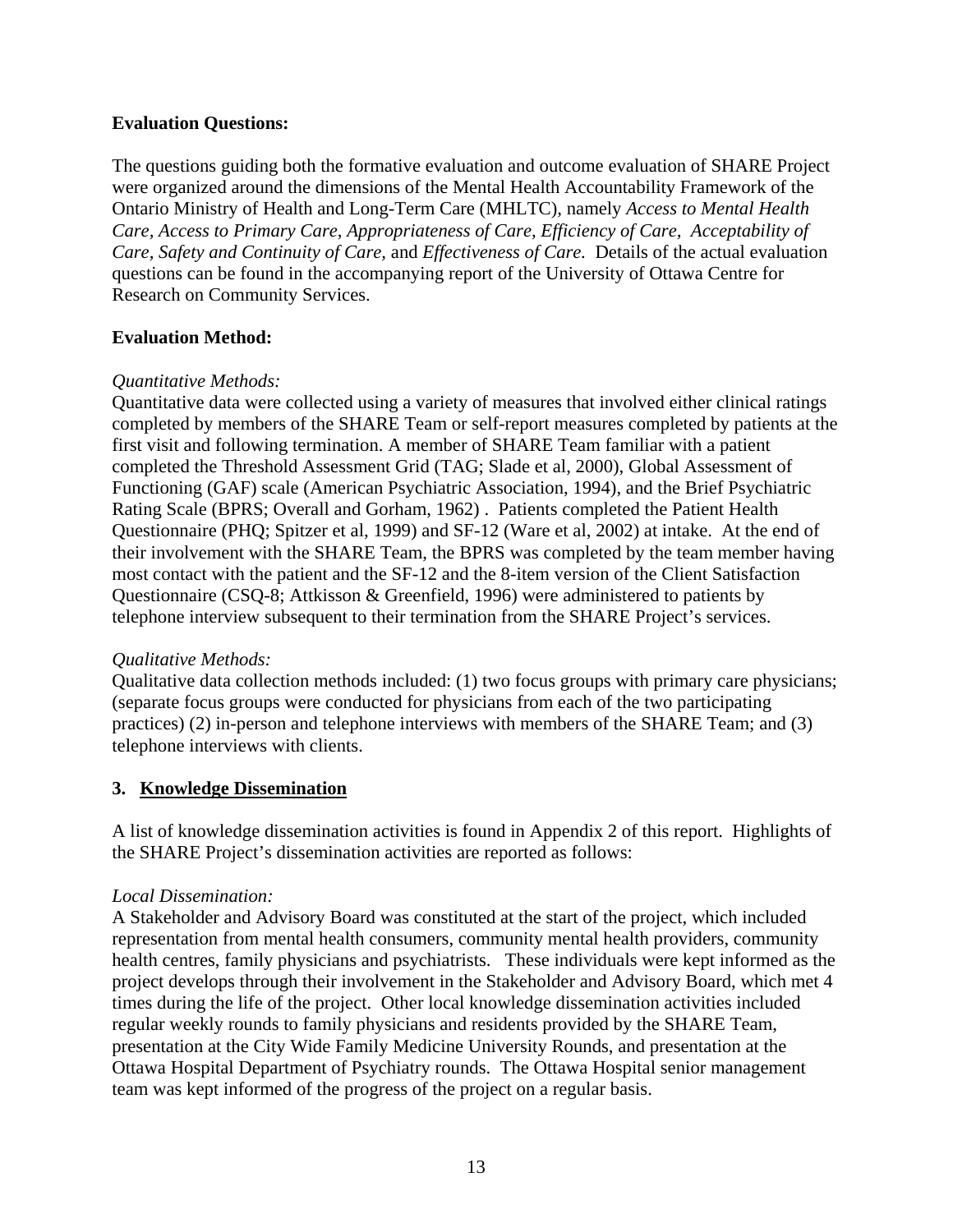#### *Provincial Dissemination:*

The SHARE clinical and research staff participated in the 2 Knowledge Exchange Days put on by the PHCTF directorate of the Ontario Ministry of Health and Long-Term Care in 2005 and 2006. This allowed exchange of project ideas, goals and strategies for evaluation and reporting of results; the knowledge gained in these meetings was very helpful in guiding the project to a successful conclusion. In addition, the clinical and research staff visited the Hamilton HSO Mental Health and Nutrition Program to exchange knowledge and lessons learned during the project. Dr. Nick Kates also visited Ottawa and provided input into the project. At the end of the project there was also a visit from Queen's University Department of Psychiatry and the Montfort Hospital of Ottawa which spent the day discussing shared mental health care and the Ottawa Hospital outpatient mental health services. The SHARE Project was also invited by the Homewood Health Care Centre at Guelph, Ontario to visit in October, 2006 in order to exchange knowledge about the SHARE Project and lessons learned about collaborative mental health.

#### *National and International Dissemination:*

The SHARE clinical and research staff presented the design and outcomes from the project at several scientific meetings including the National Conferences on Shared Mental Health in Ottawa, 2005 and Calgary, 2006. In the fall of 2005, the project results were presented in an invited keynote address at the University of Flinders and Deakin Research Showcase, in Halls Gap, Australia. The project results will also be presented in the fall of 2006 at the Canadian Health Services Research Foundation Primary Healthcare Network Symposium in Vancouver. In Australia. Finally arising from the SHARE project, there is a series of educational CD ROMs in preparation which focus on interviewing primary care patients with various mental health disorders which will be made available to all medical schools.

#### **4. Clinical Activities**

A total of 332 patients were referred by their primary care physician to the SHARE team: 132 from COFMA (40%) and 196 from FMC (60%). However, 76 patients did not enter the study for the following reasons: they refused to sign or revoked their consent  $(N=15)$ ; they were triaged by RN to more appropriate service  $(N=12)$ ; when contacted they declined referral  $(N=12)$ ; they did not show for their appointment  $(N=17)$ ; or their referral was cancelled by their family physician  $(N=17)$ . Twenty-three of the referrals for patients not entering the study came from COFMA and 53 from FMC.

The average age of participants from FMC (46 years  $(SD = 13)$ ) was significantly higher than from COFMA (39.7 years  $(SD = 13)$ ).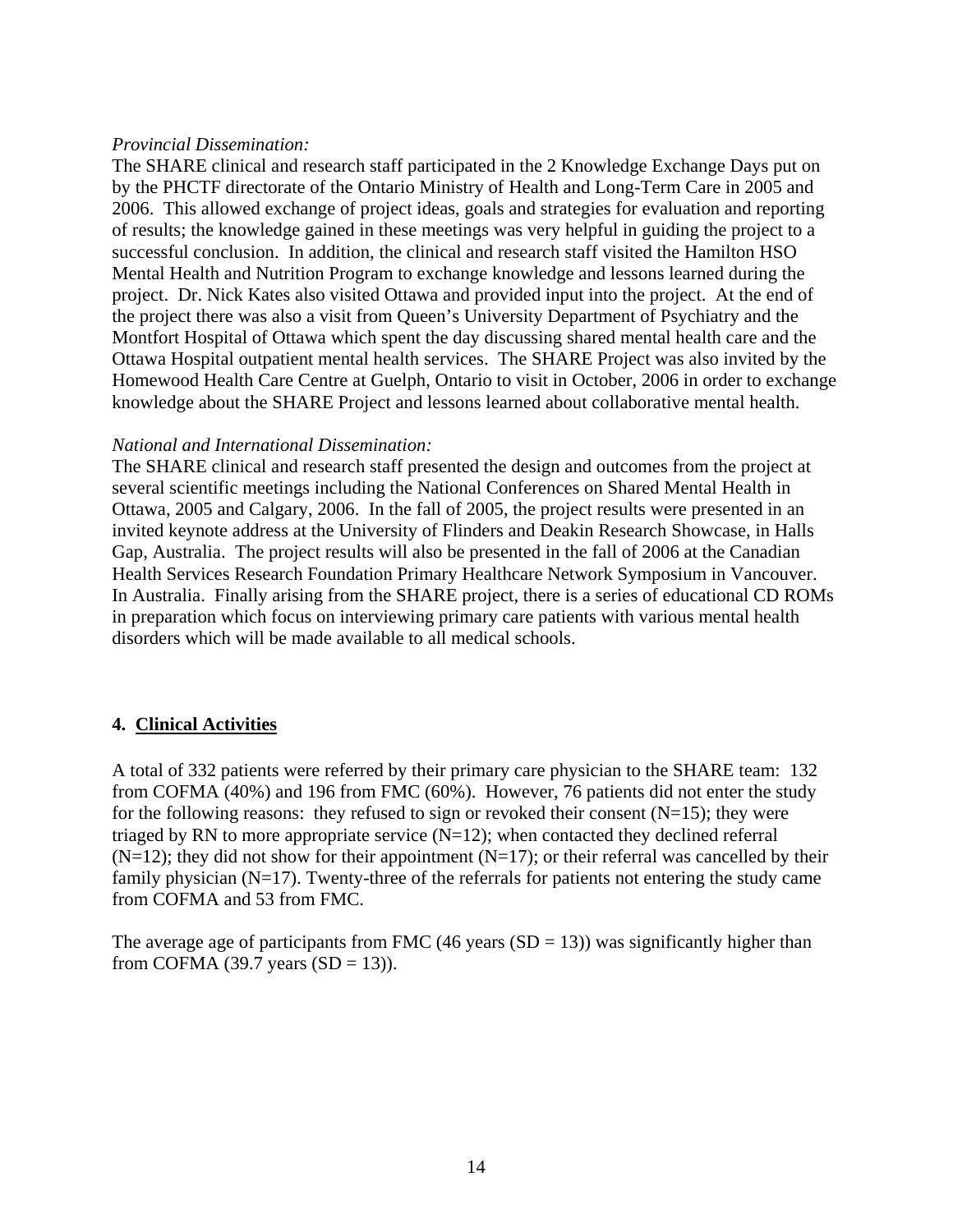#### **Type of services which were provided by the SHARE team:**

The SHARE Team offered a variety of services to SHARE patients. Most patients (93%) received an assessment and recommendations for continuing patient care were communicated to the referral source from SHARE team members. As shown in Figure 2, a large number of participants also received some form of counseling or therapy. Other services offered by the team included parenting skills, crisis management (only 1% of referrals), medication management and other management strategies not otherwise described.

Slightly less than half of the referrals were provided with supportive therapy (COFMA 50% and FMC 43%). Participants also received a range of other therapies including cognitive behavioral therapy (CBT) (COFMA 19.3% and FMC 27.3%), interpersonal therapy or problem solving therapy (COFMA 8% and FMC 8%) and individual counseling or therapy of unspecified orientation (COFMA 6% and FMC 17%). The team also provided other services such as bereavement counseling, family and couples counseling. A large number of participants also received client education (COFMA 54% and FMC 50 %).



#### **Figure 2. Percentage of patients receiving different types of therapy or counseling by family practice.**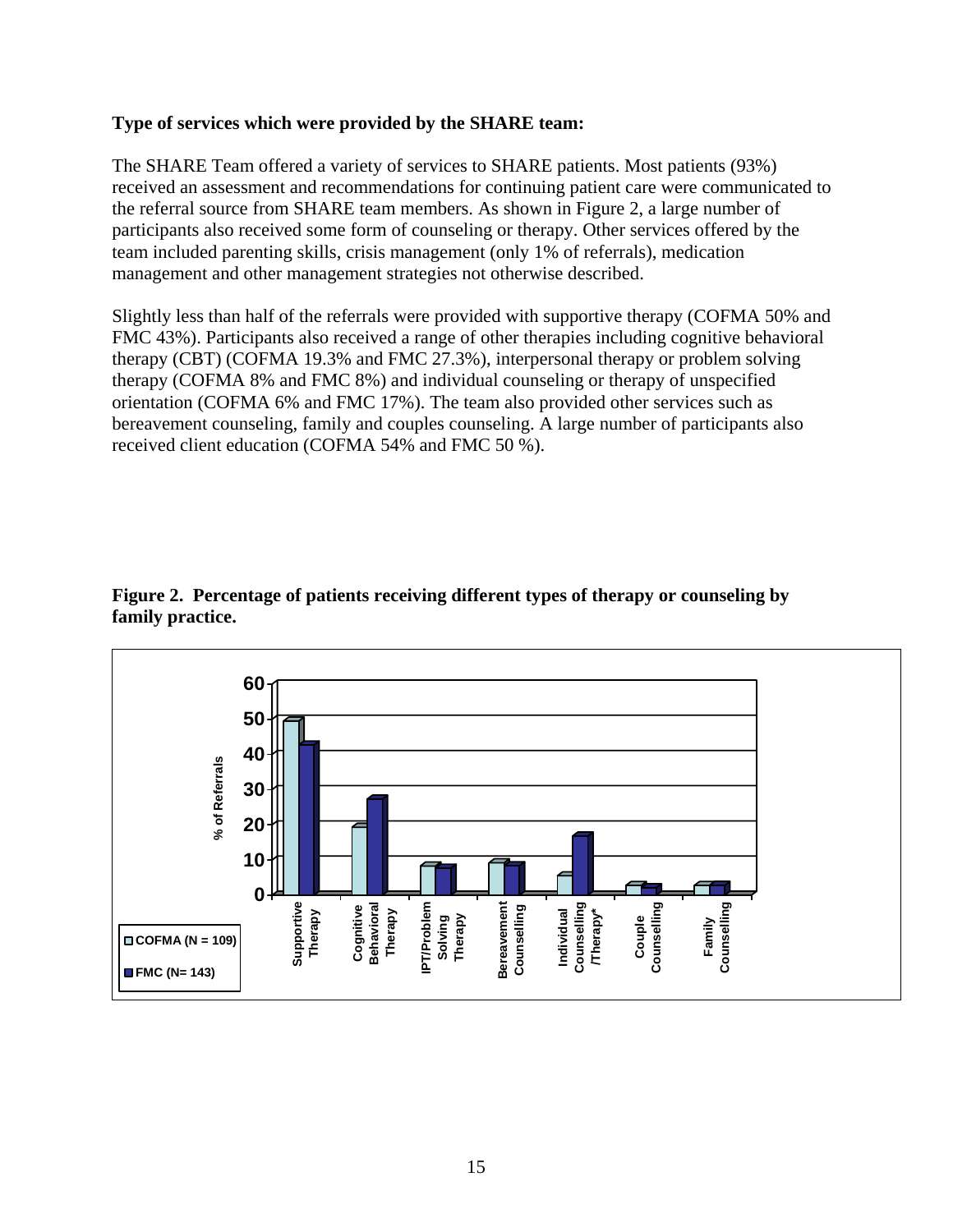The clinical activity for each SHARE team member is shown in Table 1. With respect to determination of the differences in roles of each of the disciplines represented on the SHARE Team, it was expected that some members of the team would focus on assessment and diagnosis (eg. the psychiatrist), some members on medication management and symptom follow-up (eg. the psychiatrist and APN), and some members providing more follow-up with a focus on psychosocial interventions such as short-term therapies (eg. the social worker and psychologist).

| <b>Discipline</b>             | <b>Initial consultation</b> | <b>Follow-up visits</b> |
|-------------------------------|-----------------------------|-------------------------|
| Psychiatrist                  | 188                         | 131                     |
| Psychologist                  | 44                          | 189                     |
| <b>Advance-practice Nurse</b> | 114                         | 70                      |
| Social Worker                 | 52                          | 189                     |
| Total                         | 398                         | 579                     |

**Table 1. Clinical activity\* for each SHARE Team member.** 

\* Note: This clinical activity did not capture telephone follow-up provided by the team members.

#### F**ollow-up after the episode of care was finished**

Many patients received more than one disposition for follow-up for their mental health problem, and the most common disposition was to follow-up with their family physician as the ongoing provider of mental health care. There were also many patients referred to community mental health services, including psychiatrists, psychologists, and community mental health agencies. Only a few patients were referred to addictions services either in the community or hospitalbased. Twelve patients were referred to the Ottawa Hospital for more intensive psychiatric intervention, most commonly the day hospital program, and one of these patients was referred to the regional eating disorder program at the Ottawa Hospital. Table 2 shows the disposition of patients after their episode of care provided by the SHARE Team ended.

#### **Table 2. Disposition After Episode of Shared Care**

| <b>Patient Follow-up Given</b>                              | Number of Patients* (%) |
|-------------------------------------------------------------|-------------------------|
| Follow-up on mental health problem by primary care          | 204 (80%)               |
| physician or other primary care professional                |                         |
| Referred to addictions program                              | 6(2%)                   |
| Referred to hospital-based mental health services           | 12(5%)                  |
| Referred to Community mental health provider (community     | 118 (46%)               |
| psychiatrist, psychologist or agency)                       |                         |
| No mental health care follow-up deemed necessary or patient | 50 (20%)                |
| did not pursue follow-up                                    |                         |

\*The same patient may have been given multiple follow-up dispositions so total  $N > 256$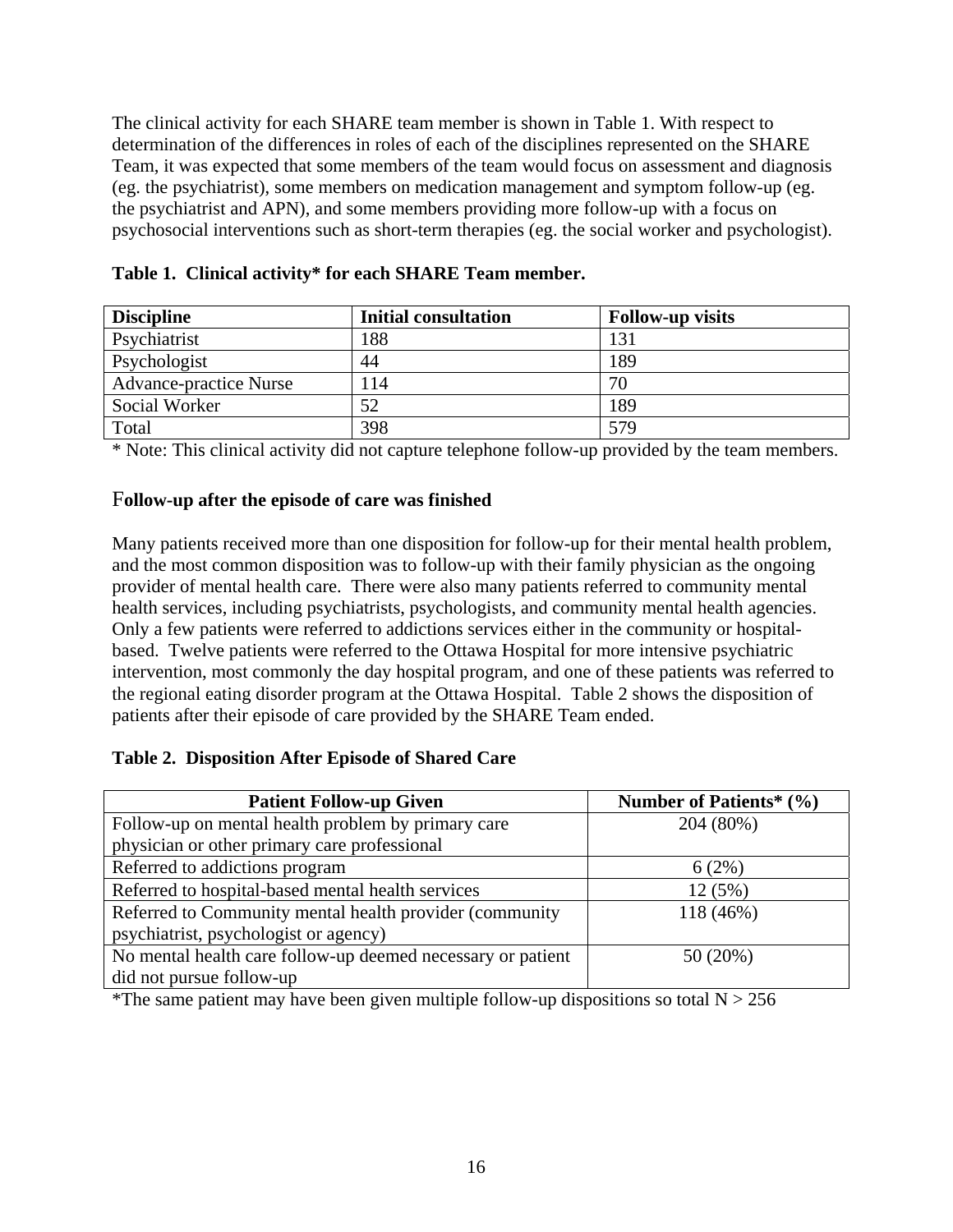## **Outcomes and Key Results**

Outcomes and key results will be discussed under the following headings: access to care, appropriateness of care, acceptability of the program to patients and providers, and effectiveness of care. Results will incorporate data from both the process evaluation, based on qualitative data from focus groups, and outcome evaluation, based on quantitative data from standardized scales reported by patients and providers. Other outcomes that were evaluated include efficiency of care and safety and continuity of care, and these results are reported in the accompanying report of the University of Ottawa Centre for Research on Community Services.

#### **Access to mental health care**

#### *What was the waiting time for patients in primary care to access mental health consultation during the SHARE Project?*

Figure 3 presents the average number of days between the date of the referral form and the first appointment for patients for three time periods, which divided the duration of the SHARE project almost evenly. It can be seen that the waiting time increases as the project progresses, from an average of 33.7 days  $(SD = 27.7)$  for the first 5 months of the project, to an average of 67.5 days (SD = 47.2) in the second 5 months of the project, and 50.5 days (SD = 30.5) for the final 6 months of the project.

#### **Figure 3. Average time from referral to first appointment by time period during the project.**



The general consensus among the family physicians was that prior to the launching of the SHARE Project there were significant delays in accessing psychiatry, but fewer delays in accessing other mental health disciplines. These delays were attributed to an imbalance in supply and demand for psychiatric services, difficulty accessing hospital mental health resources from the community, and the practice of psychiatrists of seeing patients on an ongoing regular basis rather than seeing new patients for consultation. It was clear from the family physician focus groups that the SHARE Project substantially improved access to mental health workers, although when the team became busier over time, this access was less timely.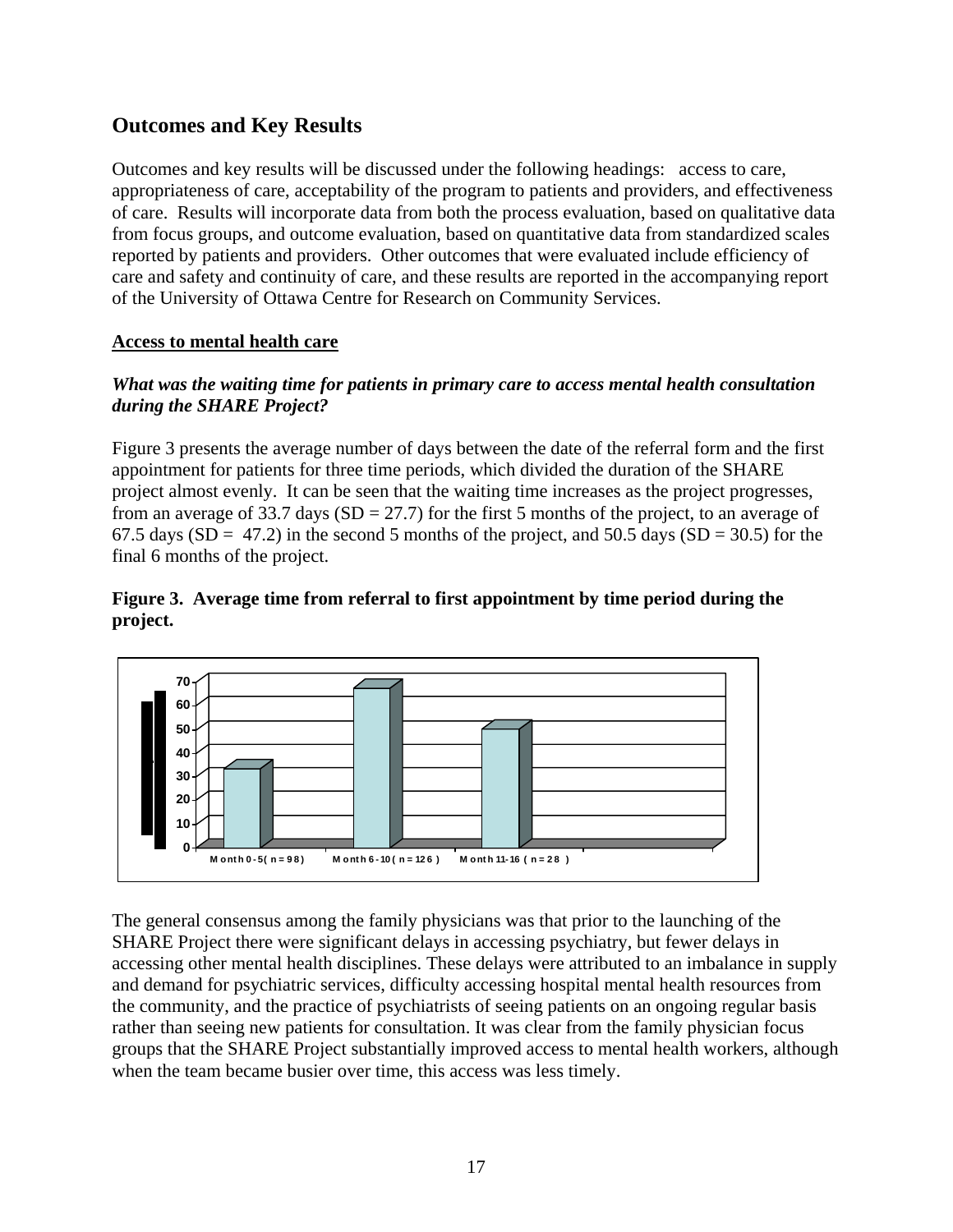The majority of the physicians felt that following the launching of the SHARE Project there was a change in the nature of the delays, and that this change was positive. The most frequently stated comment was that a consult with the psychiatrist occurred much more quickly than prior to the initiation of the program, and that information from the psychiatrist was transmitted to the family physician in a timely manner which had not occurred in the past.

Furthermore, it was stated that even in situations where the psychiatrist had not seen a patient, the fact that the psychiatrist practiced in the same location as the physicians made it possible for her to provide useful suggestions about case management without the occurrence of a formal referral. However, it was also clear that in the speed of access to members of the SHARE Team varied across the life of the program. Although initially access to SHARE team members occurred very quickly, this process was slowed as the team became busier.

#### *How many patients from the mental health system with moderate and severe mental illness accessed primary care since the launch of the Share program?*

Four patients were referred from the Outpatient Psychiatry Department of the Ottawa Hospital to primary care providers at COFMA. There were 3 males and one female with a mean age of 39.7 years**.** The reason given for more patients from the mental health system not accessing primary care was that all family physician at both practices stopped taking on new patients just prior to the start of the SHARE Project. The loss of family physicians from their respective groups resulted in the other family physicians being obliged to take on the patients in the practice of physicians who left, thereby blocking any new referrals to their practices. Nevertheless, in focus groups, family physicians identified several other barriers to taking on patients with severe mental illness in primary care.

Working with people with moderate and severe mental illness was described as *"challenging"*, *"more difficult"* and *"more stressful"* when compared to working with other types of patients. In particular, it was noted by physicians that working with patients with diagnoses such as schizophrenia and bipolar disorder were perceived as more challenging than working with patients with depression and anxiety. Some physicians expressed frustration in working with patients with moderate and severe mental illness because specialized mental health services were not available when these patients needed them.

Physicians identified some specific challenges in treating patients presenting with moderate and severe mental illness in the context of a family practice.

- 1. *General practice challenges* included the small amount of time available in regular appointments to treat individuals in this patient group relative to their needs. Another challenge for physicians involved the difficulty in being able to adequately monitor and adjust treatments and medications for mental health problems.
- 2. *Diagnostic challenges* were identified by physicians in diagnosing mental health problems particularly in the context of co-morbidities such as substance abuse and chronic physical illnesses, which made treatment planning particularly difficult in some cases.
- 3. *Challenges presented by patients with mental health problems:* Overall, physicians gave the impression that usually working with patients presenting with mental health problems was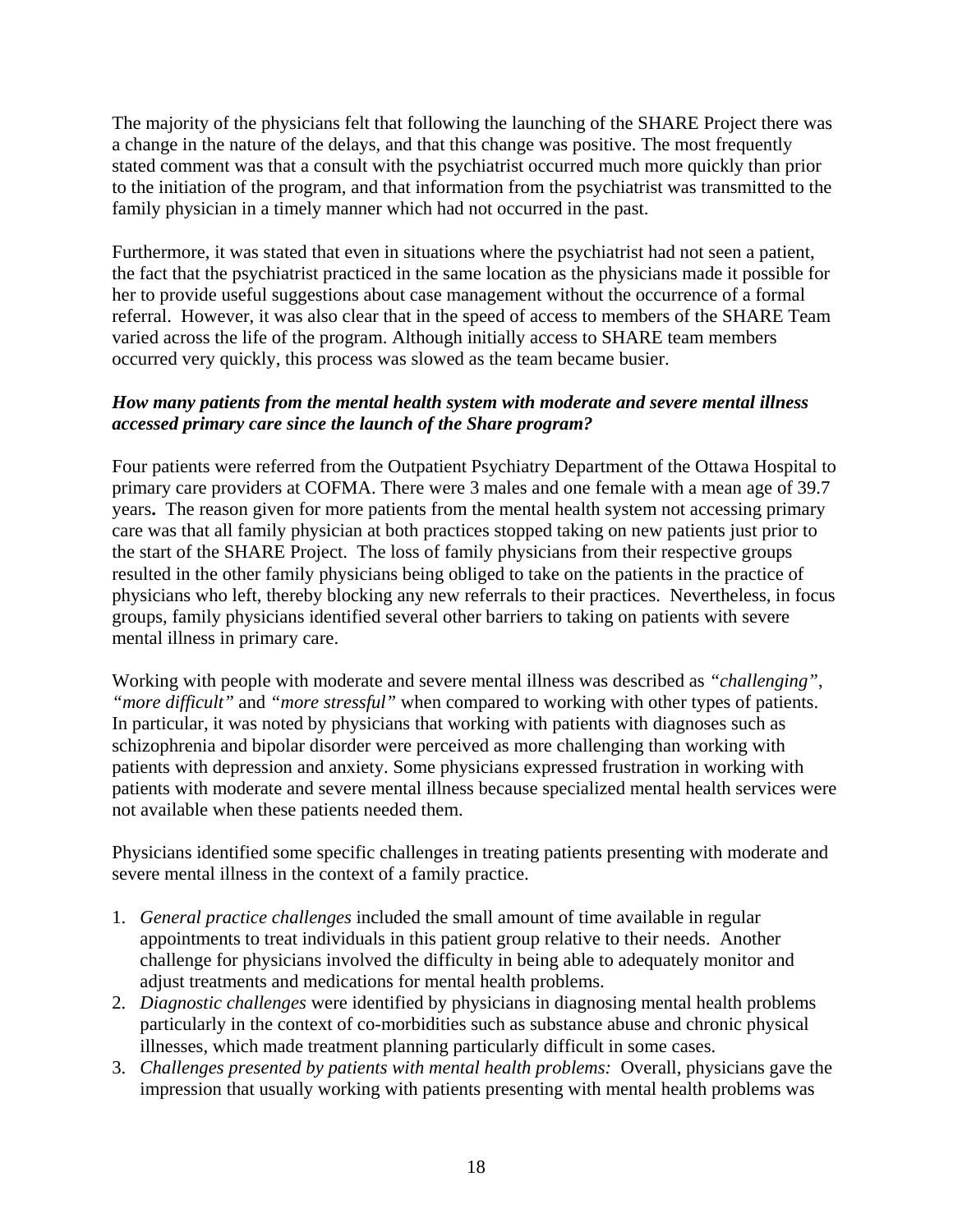fairly routine. However, it was also noted that in some cases the mental illness of patients contributed to missed appointments or showing up late, requiring frequent appointments, failing to follow a medication regimen and/or taking up significant time with office staff on the telephone. These situations posed particular challenges to delivering effective health care in a busy family practice. Patients experiencing mental health crises were also identified as particularly challenging.

4. *Challenges accessing mental health services:* Difficulty accessing much-needed mental health services and supports for patients with moderate and severe mental illness was described as a significant and pervasive problem encountered by family physicians. Waiting lists for mental health services were described as being extremely long and unpredictable in terms of when a patient would be able to see a psychiatrist. Moreover, the prospect of accessing psychologists in the private sector was simply not possible for many patients because of them not having the financial means to pay for these services. Overall, the mental health system was characterized by family physicians as currently failing to meet the needs of their patients. One physician described the situation as he or she *"not (being) meaningfully connected to the (mental health) system"* and *"they aren't part of that system".* 

#### **Appropriateness of Care**

When evaluating the appropriateness of care provided by the SHARE Project, several aspects were considered:

- The severity of patients' mental health problems was evaluated by several patient and provider rated measures, including the Patient Health Questionnaire (PHQ), Threshold Assessment Grid (TAG), the SF-12 quality of life scale, and the Global Assessment of Function Scale (GAF).
- The perceptions of the usefulness of the services provided by the various disciplines of the SHARE team were assessed through focus interviews with family physicians.

#### *What is the baseline severity of mental health problems of patients referred to SHARE?*

Figure 4 shows the percentage of patients from the two referring family practices that satisfied diagnostic criteria for different disorders using the PHQ. The most common difficulties reported by patients referred to the SHARE Team were depression, anxiety-based problems, and somatic symptoms. Over half of the patients were identified on the PHQ as having a major depressive syndrome or depressive symptoms. As well, over half of the patients merited on the PHQ an anxiety-based syndrome. Twenty percent of patients from the overall group did not qualify as having a psychiatric diagnosis on PHQ, however some of these patients did not complete the self-report scale adequately.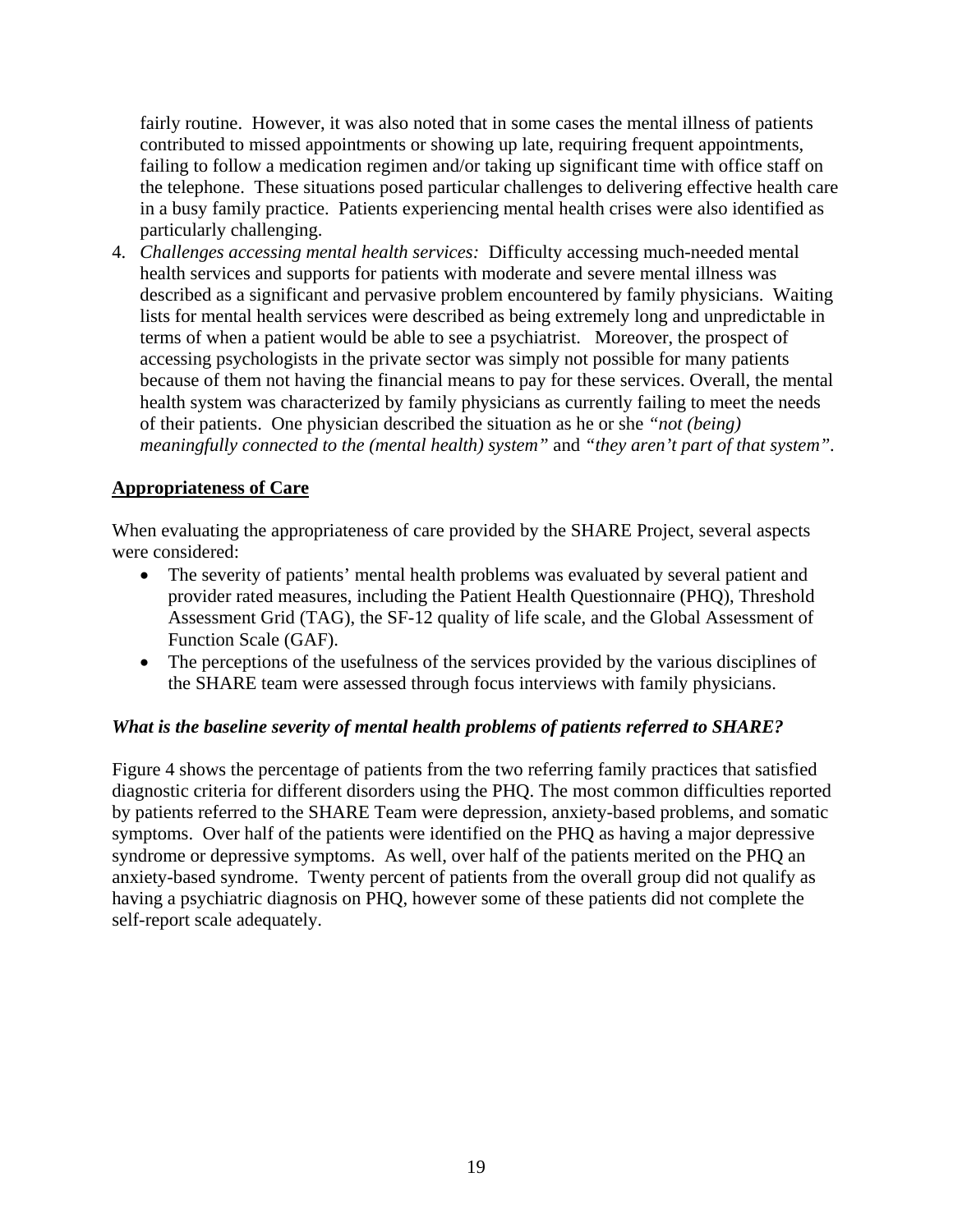**Figure 4. Percentage of patients from each family physician's practice source satisfying the Patient Health Questionnaire diagnostic criteria.** 



Figure 5 presents a comparison of FMC and COFMA patients on the SF-12 Quality of Life Scale summary scales (higher scores indicating better quality of life in either the mental or physical domains). It is important to note that the mean of the normative sample drawn from the American population is 50 with an standard deviation of 10 for both the physical health scale and the mental health scale. Not surprising, both groups of patients (FMC and COFMA) report lower levels of mental health than the general population.

**Figure 5. Patients' baseline scores on Mental and Physical Component Scale of the SF- 12 Quality of Life Scale by family physician's practice.** 



The 7-item Threshold Assessment Grid (TAG) is a provider-rated scale designed to rate the severity of mental problems experienced by an individual. The clinician is required to make an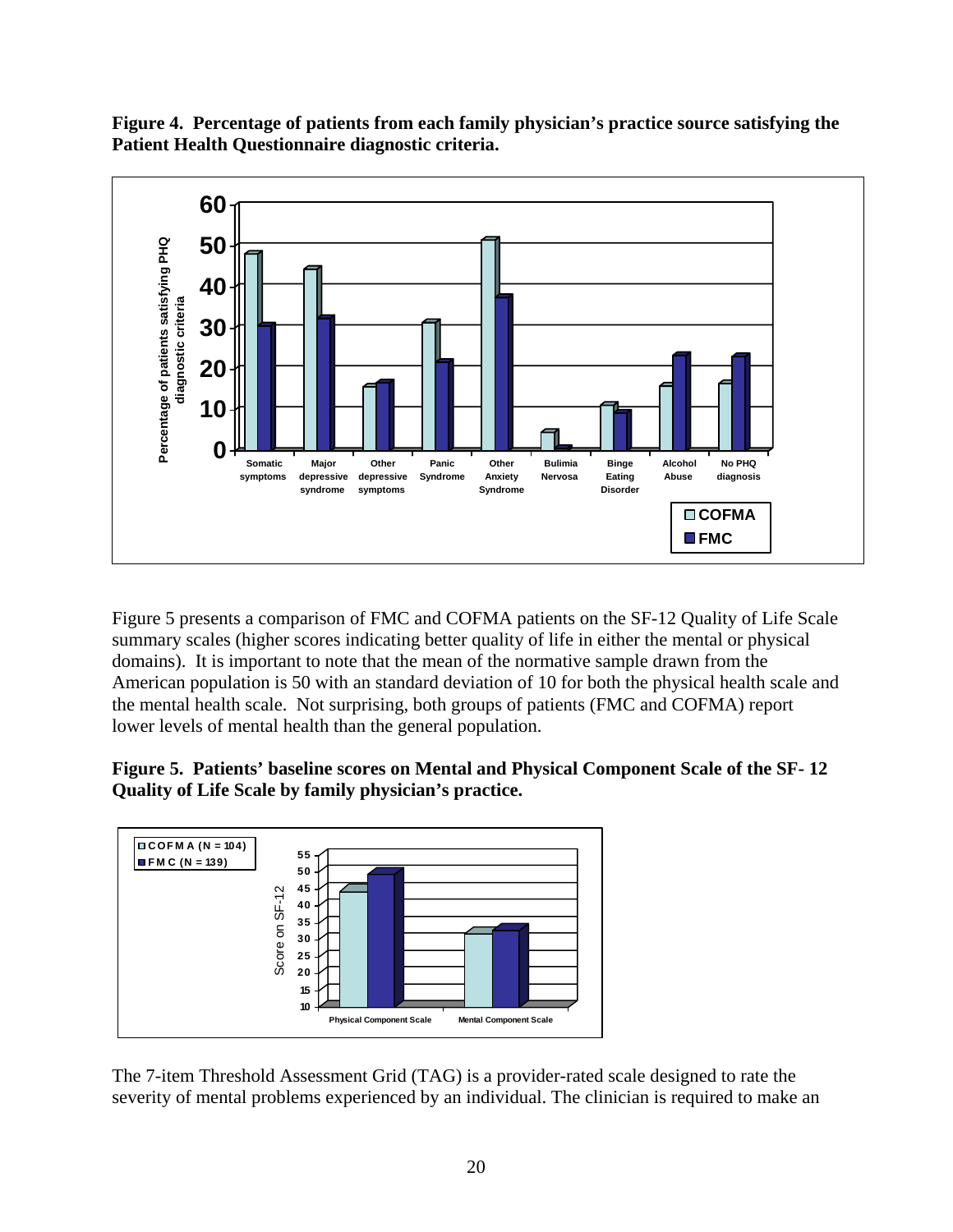assessment of the level of concern about symptoms in a variety of domains: safety, risk, and needs and disabilities. The score for each domain runs from zero indicating that there is no risk in this area to a score of 4, indicating that there is an immediate and severe risk. Table 3 gives details on the number of patients from both sites being rated with moderate, severe or very severe scores in each of the domains:

|              | Table 3. Number of patients with a moderate, severe or very severe Threshold Assessment |  |  |  |
|--------------|-----------------------------------------------------------------------------------------|--|--|--|
| Grid rating: |                                                                                         |  |  |  |

| <b>Symptom domain</b>                      | Number of patients with<br>moderate, severe or very severe<br>rating $(\%);$ Total N=250 |
|--------------------------------------------|------------------------------------------------------------------------------------------|
| Intentional self-harm:                     | 8(3.2)                                                                                   |
| Risk from others (abuse)                   | 10(4.0)                                                                                  |
| Risk to others (violence)                  | 6(2.4)                                                                                   |
| Survival risk (lack of resources)          | 7(2.8)                                                                                   |
| Psychological distress                     | 108(43.2)                                                                                |
| Social isolation or impaired relationships | 95 (38.0)                                                                                |
| Total score $\geq 5$                       | 94(37.6)                                                                                 |

The Global Assessment of Function Scale (GAF) is designed to measure psychological, occupational and social functioning along a continuum from 0 to 100, with a higher score indicating better levels of functioning. It appears that 23% of participants were assessed as having moderate (GAF 51 to 60) or serious symptoms or impairment (a GAF score of less than 50). Almost half of the patients (48%) were assessed as having some mild symptoms or some difficulty in social or occupational functioning (GAF score between 61 and 70) and 22% were assessed as having transient symptoms (GAF score between 71 and 80). Eight percent of patients were assessed as having minimal symptomatology (GAF score between 81 and 90)

Taken together these findings suggest that most SHARE patients had at least one psychiatric diagnosis at the time of referral. It can be seen from Figure 4 that the majority of participants had some depressive or anxiety related symptomatology, but the large majority of patients were judged by SHARE team members to be experiencing mild or transient symptoms by their GAF rating. Nevertheless, a significant percentage was rated as having moderate, severe or very severe levels of psychological distress or social isolation/impaired relationships by their TAG ratings. With respect to self-harm, risk to others, risk of abuse, or survival risk, only small numbers of patients were rated in the moderate, severe or very severe risk categories

### *To what extent is the consult received from the SHARE team perceived by physicians as meeting their needs?*

Physicians agreed in the focus groups that consultations delivered by the SHARE Team were meeting their needs. They noted that there was an advantage to all the services being under the same roof. This arrangement enabled them to have higher levels of contact with mental health specialists and to receive more detailed information about the treatment of their patients. For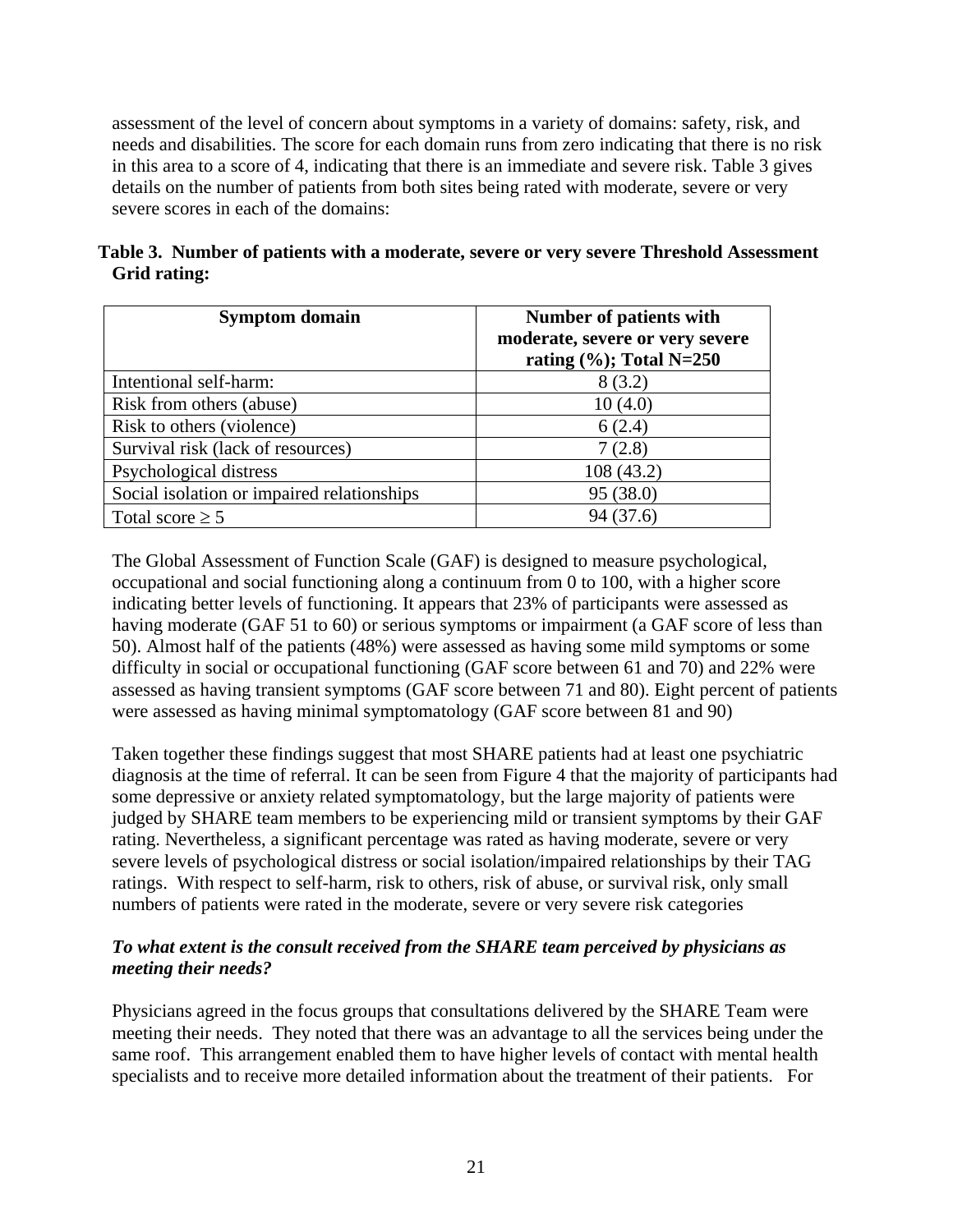example, one physician commented that "*having everyone under the same roof makes a huge difference – you know what is going on"*.

Physicians also expressed appreciation with the increased level of contact they had with a psychiatrist. This had two advantages: first, that the psychiatrist provided timely and useful consultation reports that helped guide treatment planning; second, that the psychiatrist was available on site for informal consultations.

For some physicians, however, there was a mismatch between the mandate of the SHARE team and the physicians' requirements. Some physicians felt that what their patients needed a longer term solution to their problems and were therefore disappointed with the time-limited treatment plans delivered to their patients by the SHARE Team. In some cases, physicians felt that the SHARE Team should have taken over the responsibility of the patient. In these situations, it appeared that there may have been a lack of correspondence between physician expectations for services and the type of services that the SHARE Project was intended to deliver. Some physicians also noted that in some cases the triage system was not working properly resulting in decreased access to the social worker and psychologist at some points during the project.

Physicians reported that they found the consults useful in a number of ways. Physicians from both practices said that they used the service for help with medication, particularly when a patient was not showing signs of improvement, for help with diagnosis, and with the development of treatment plans that included multiple options. Physicians and SHARE Team members also reported the benefits of using electronic medical records (EMR) and said that this contributed to the usefulness of the consult. There were several advantages to this technology. The whole medical record was easily available to the consulting mental health specialist. After seeing the patient, the SHARE team member put his or her notes directly into the patient's electronic file so that they were immediately available for the next physician who saw the patient.

The majority of physicians believed that the consults had had an educational benefit. In particular, physicians felt that the contact with the SHARE Team had enhanced their knowledge of psychotropic medications. For example, a physician stated that *"it was helpful to have information on how to adjust medication ….. (and on) which medication (to use) for which conditions"*. As well, the detailed treatment plans worked by psychiatrists in response to consultation referrals allowed physicians to learn strategies for use with future patients presenting with similar problems. Some physicians also found that the informal and formal consults with SHARE team members had increased their knowledge of local community resources and potential referral sources.

At the teaching hospital, there was a strong emphasis on the SHARE Team providing education on mental health problems and their treatment to medical residents. The education of residents was done in two different ways, through didactic meetings and informal consults on patients. Both residents and SHARE team members reported that the noon-hour didactic meetings were excellent and said that the material was delivered clearly and concisely. In particular, residents noted the usefulness of the suggestions covered in the meetings on how to phrase questions during the intake and how to deal with suicidal ideation. SHARE team members reported that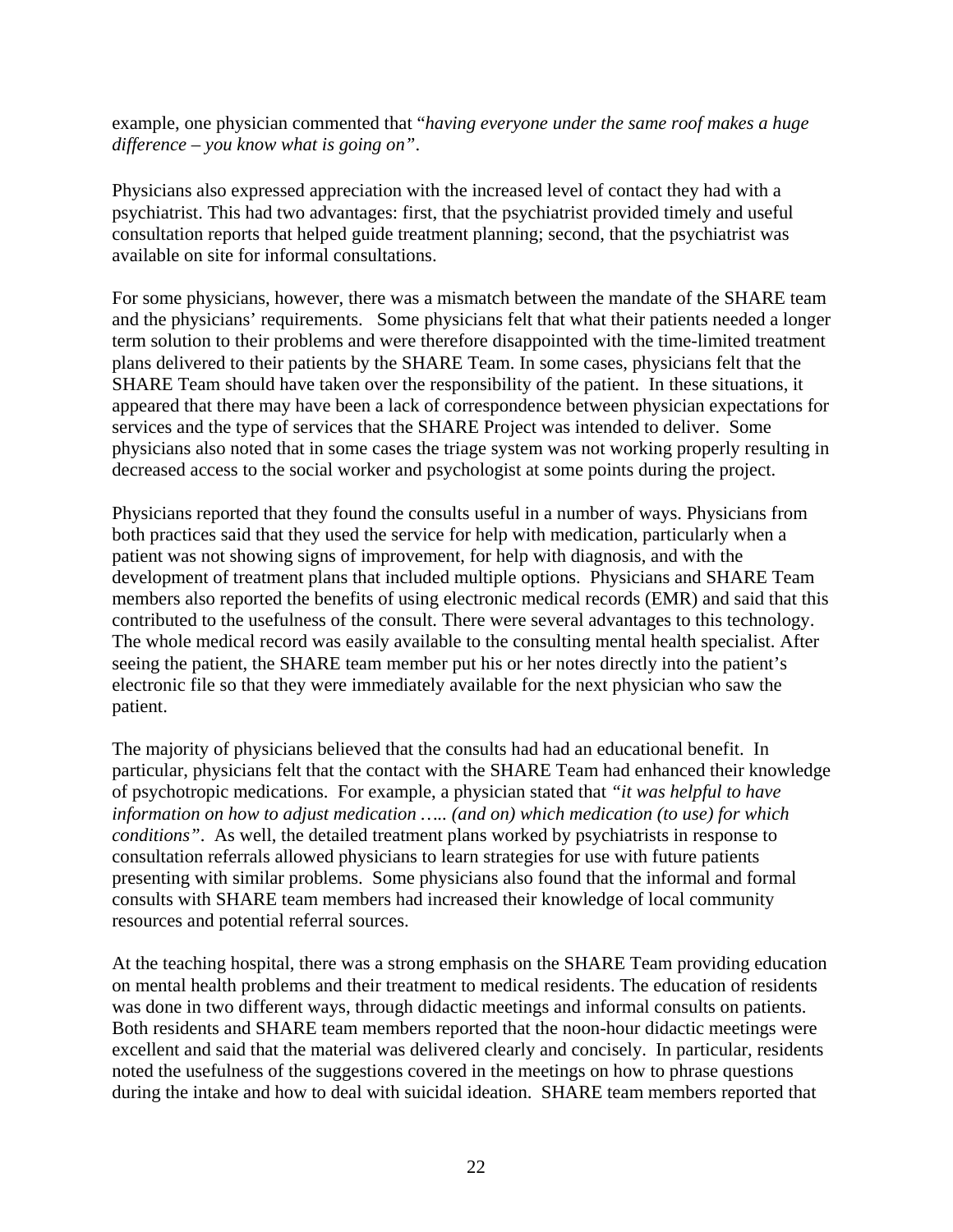they noticed that as residents grew in confidence they would also approach SHARE team members for informal consults.

#### *What is the perceived value for family physicians to have a multi-disciplinary team to refer to for mental health consultation?*

Physicians reported in focus groups that there was considerable benefit in having a multidisciplinary team of mental health professionals to whom they could refer. A multi-disciplinary team facilitated the delivery of a wide range of mental health services. One physician observed that *"the whole idea is to share care … everyone has a different skill set …. the patient can get*  what they need from the person who can best offer it". Another physician indicated that it was "helpful in a multidisciplinary approach to get someone else in on the diagnosis". For one of the physicians, the SHARE Team provided important information about community resources because they were new to the city - *"It is ideal for us to be able to refer to a team especially if we are new to the area and do not know the specialists"*

It was noted by SHARE team members, that for optimal outcomes, SHARE team members needed to function as a team. In particular they stressed the need for good levels of communication, a high level of cohesion within the team, and excellent administration.

#### **Acceptability of Care**

Table 4 presents summary scores of the Client Satisfaction Questionnaire (CSQ) that was completed by 208 patients at the end of their episode of care provided by the SHARE Team. Detailed analysis of the questionnaire responses is included in the accompanying report from the Centre for Research on Community Services. As can be seen, 90% of patients reported either medium or high levels of satisfaction with their care. Levels of satisfaction were similar to that reported in the literature for mental health services, counseling services or in primary care (see the accompanying report by the Centre for Research on Community Services).

| <b>Satisfaction Level</b> | <b>CSO Score</b> | <b>SHARE</b> patients $(\% )$ |
|---------------------------|------------------|-------------------------------|
| Low                       | $8-16$           | 20(9.5)                       |
| Medium                    | $17 - 24$        | 51(24.3)                      |
| High                      | 25-32            | 139 (66.2)                    |

#### **Table 4. Summary Scores of SHARE Patients at the end of Their Episode of Care (N=208)**

There were a number of aspects of the SHARE Project that patients liked, including the speed and flexibility of the referrals, the composition, attitude and competency of the team members, the high level of support and understanding offered to patients, and the advantages of being treated by a team in close contact with the family physician.

There appeared to be two main advantages to patients in using a team approach: the advantage of a broader base of mental health professionals involved in treatment and diagnosis and second the SHARE team member working as a team with the family physician. One patient referred to the "*many different people who could help*" and also appreciated the more "*holistic*" nature of the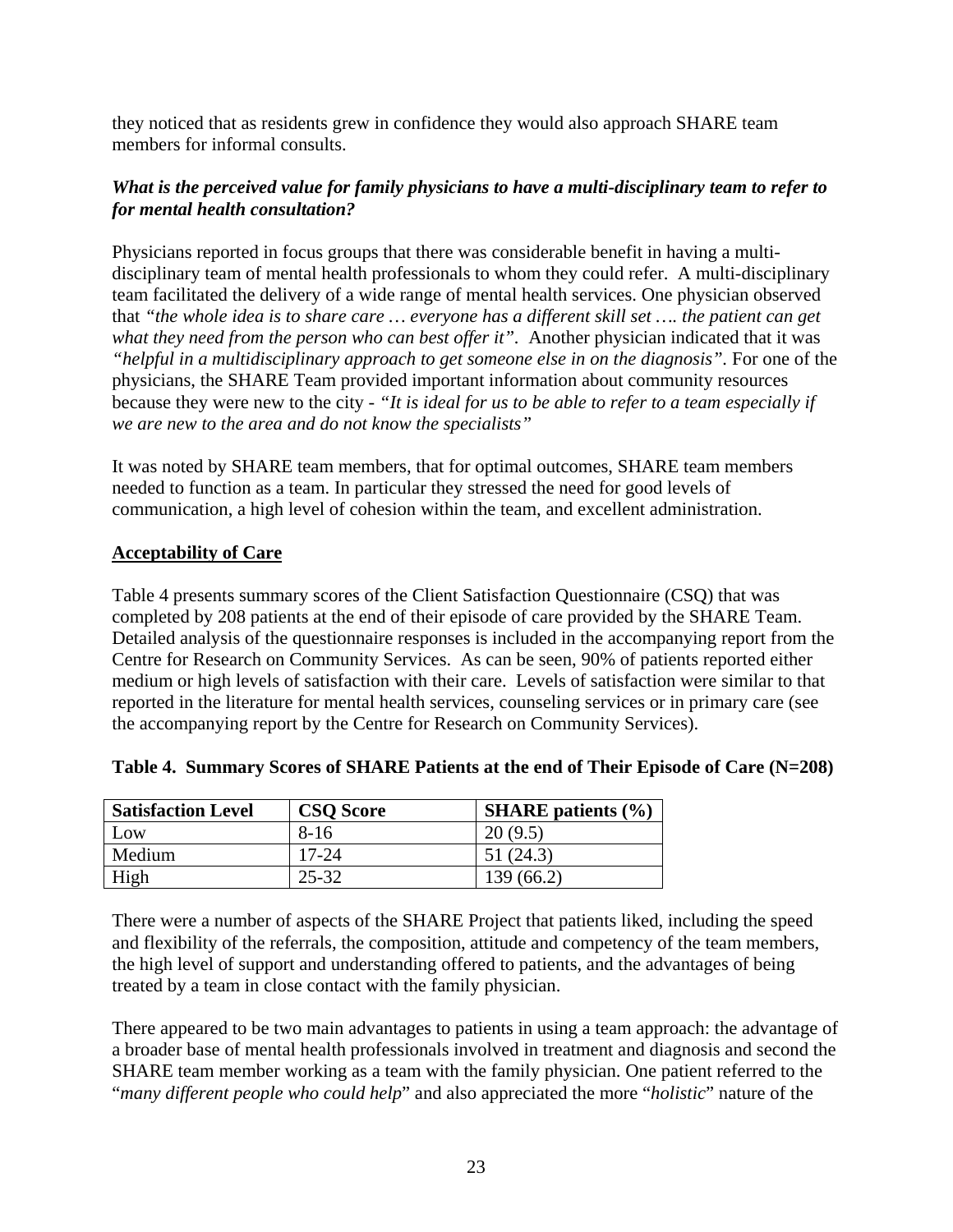team. Many other patients described the relief of finally getting treatment. "*The best thing is that it's well rounded and based on my needs as a client*". "*Just the end result, a medication that was appropriate. Finding a doctor that was able to normalize, properly diagnose and apply medication to my condition*". Others applauded the excellent communication between the family doctor and the team. One respondent reported particularly that s/he liked "*the interaction between my family physician and the psychologist"* which appeared to be central to effective treatment.

The three main issues that patients wanted to improve about the SHARE care service were accessibility, the number and length of sessions and the nature of the treatment. There were also some comments about the need to be more organized, the location (the room was under construction), and providing services in French. Many patients found that scheduling of SHARE appointments to be restrictive, particularly if they were at work. As one patient put it "*more flexibility in hours – hard to go when you work*". The majority of patients wanted a greater number of sessions and follow-up, even if this was on the telephone. A limited number of patients felt that the length of the session was too short and did not allow the doctor time to get into the patient's problems. Most patients also wanted the program to continue, although for some it appears that they believed the treatment was time limited because the demonstration project was time limited. A couple of patients raised the issue of continuity – they did not like being seen by more than one person, and confidentiality – having the nurse or a resident present during the session in addition to the psychiatrist.

### **Effectiveness of Care**

Based on changes in the ratings on the BPRS, SHARE patients showed significant improvements in the severity of their psychiatric symptoms. In particular, the mean BPRS score for patients at intake to the SHARE team was  $38.14$  (SD = 7.84) which was significantly higher than the mean score at termination of care  $(M = 32.48, SD = 7.21)$ , p<0.05. Similar significant improvements were also demonstrated on TAG and GAF scores from baseline to the end of care (see the accompanying report of the Centre for Research on Community Services for details).

#### *Is there an improvement in patients seen by the SHARE team in terms of quality of life?*

Figure 6 shows the mean scores on the component indices of the SF-12 at baseline and outcome. Significant improvements over the course of patients receiving treatment from the SHARE team were found in the mean scores in the areas of physical functioning, role-physical, general health perceptions, vitality, social functioning, role-emotional, and mental health. For the two standardized summary component scores, there was a significant improvement on the mental health component scale, but not in the physical component scale. Overall, these findings suggest that patients who participated in the SHARE program report that they are functioning significantly better in the area of mental health but show no overall changes in physical health. Although there are no perceived changes in overall physical health, the mean score for physical functioning, role-physical and general health increased significantly suggesting that participants are now able to lead more active lives.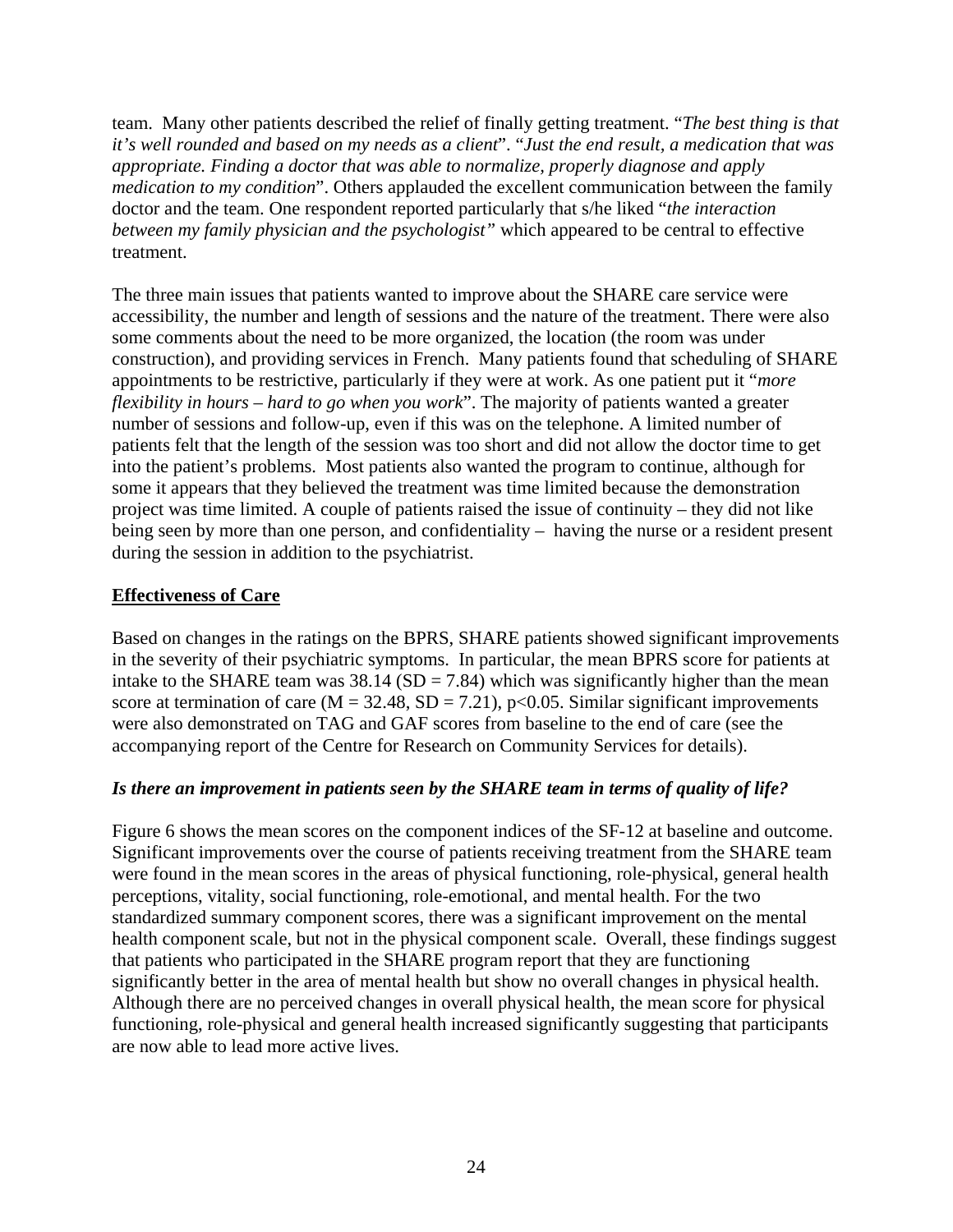

**Figure 6. Baseline and Outcome Scores for Component Indices of SF- 12 (higher scores denote better quality of life in each domain)**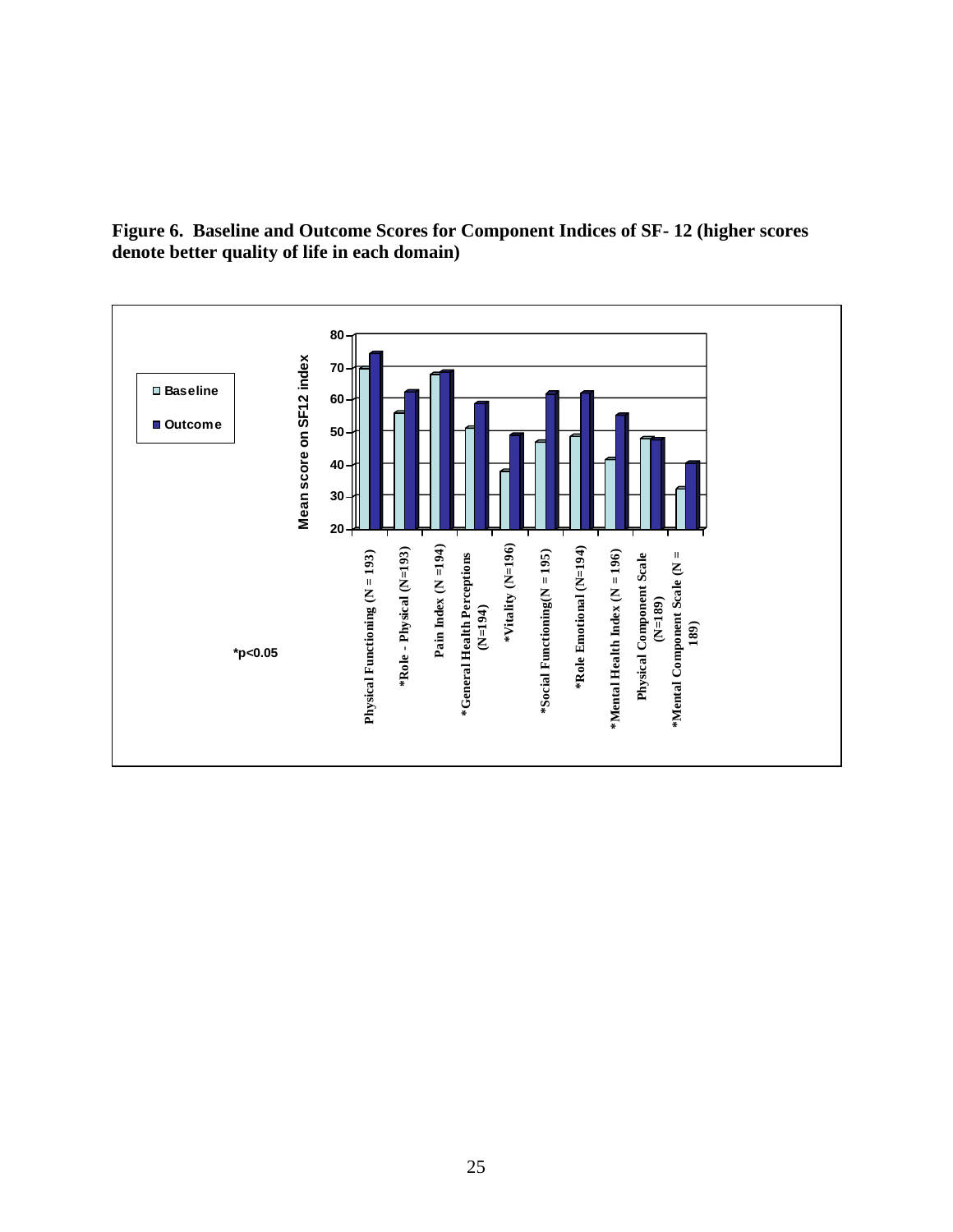# **Implications for Policy and Practice Changes**

### **Access to Primary Mental Health Care**

Improved access to multidisciplinary mental health care for primary care patients was perceived by family physicians as the most important result of this project, and similarly patients rated this aspect of the program as contributing to their satisfaction. For a small number of primary care patients with more severe mental illness and need for more intensive therapy than could be provided in the primary care environment, the linkages of the shared care team to the Ottawa Hospital facilitated access to outpatient mental health services and improved communication with the hospital mental health services. This model thus created a continuum of mental health care between hospital and community-based primary care. Equally important, albeit for a small number of patients, the linkage also facilitated access to primary care for mental health system patients with severe mental illness who lacked family physician. Recommendations arising from this project with respect to access to primary mental health care include the following:

- $\triangleright$  Establish targets for wait times for urgent referrals (consider less than 2 week waiting period) and non-urgent (consider less than 8 week waiting period). Recent guidelines published by the Canadian Psychiatric Association for waiting times for various psychiatric conditions might be consulted for guidance (Canadian Psychiatric Association, 2006).
- $\triangleright$  Link primary care services with hospital based mental health services using shared care teams. This would allow improved access to and communication with psychiatric emergency services and intensive outpatient services for primary care patients.
- $\triangleright$  Ensure mental health system patients have access to primary care, with back-up of a shared mental health team.

#### **Appropriateness of Care**

With respect to appropriateness of care, family physicians and patients both reported that they highly valued the care provided by the multidisciplinary mental health care team. It seemed that the various disciplines represented on the SHARE Team provided different types of care according to their expertise and patient needs: the psychiatrist and advance practice nurse focused on providing initial diagnostic assessments and medication management, whereas the psychologist and social worker provided various types of therapy including short-term psychotherapies and couple or family psychosocial interventions. The optimal number of fulltime equivalents (FTEs) per patient population for various disciplines providing collaborative mental health care in primary practices is not clear from the literature; however the project did demonstrate that limited resources can easily become overwhelmed by the number of referrals causing longer waiting times, especially for non-urgent referrals. Recommendations with respect to appropriateness of care include:

 $\triangleright$  Multi-disciplinary shared mental health teams are optimal to provide the highest quality of care for primary care patients. A multi-disciplinary shared care team could link with several family health teams, depending on patient populations and geography.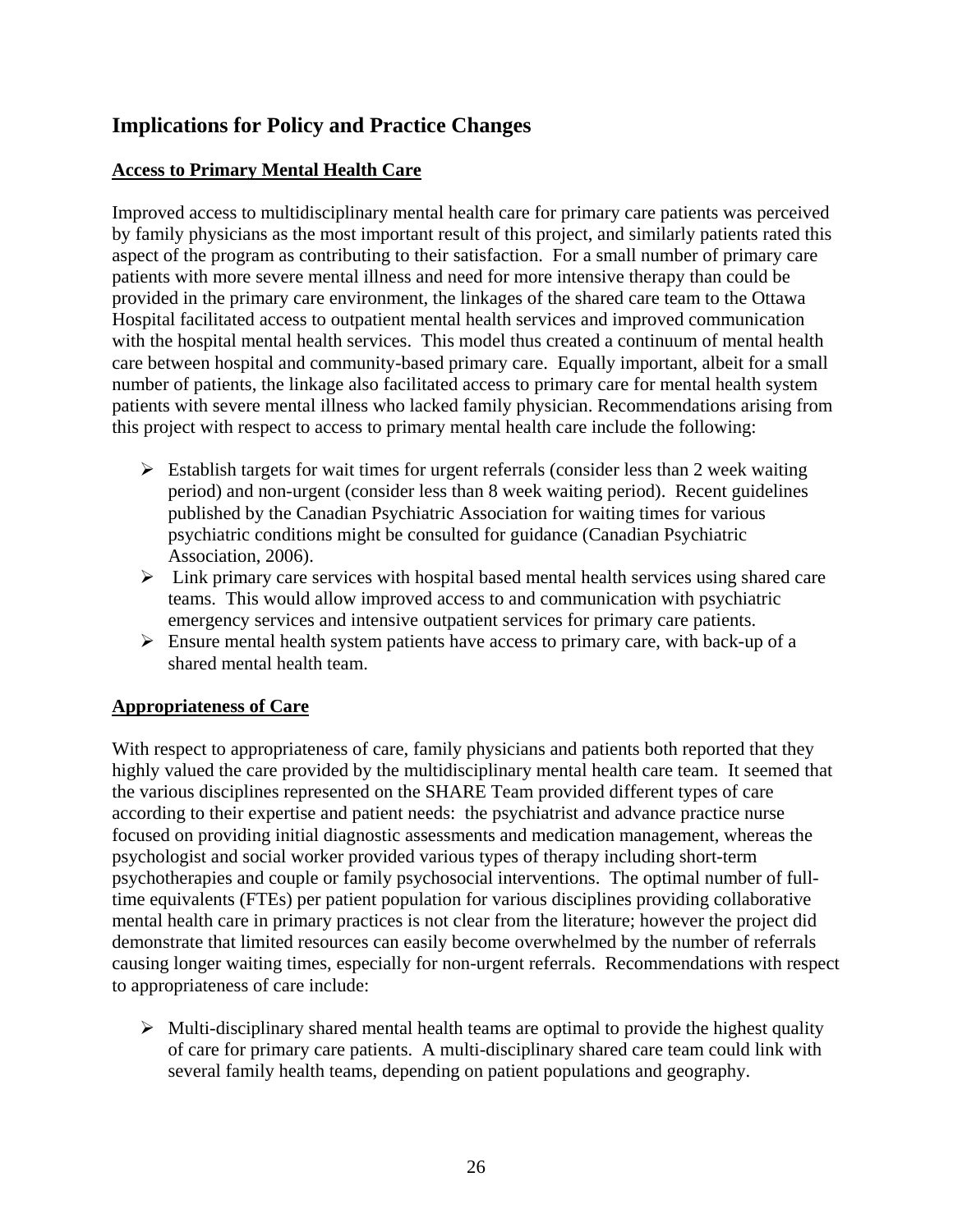- $\triangleright$  Use evidence-based, time-limited mental health treatments such as cognitive-behavioural therapy or problem-focused therapy depending on the patient's need.
- $\triangleright$  Referral back to family physician for ongoing mental health care is optimal. The shared mental health team should avoid providing long-term care but rather focus on episodic care in collaboration with the family physician for patients with long-term, severe mental illness.
- $\triangleright$  Providing education and training in collaborative mental health care concepts for mental health professionals, family physicians, residents in psychiatry and residents in family medicine is essential.

### **Efficiency of Care**

Feedback from the SHARE providers, family physicians and patients with respect to efficiency of care focused mainly on the need for an efficient triage system for management of referrals. The electronic medical record was highly valued by the SHARE Team. Recommendations include:

- $\triangleright$  Set up an efficient triage system for referrals focusing on urgent versus non-urgent patient problems.
- $\triangleright$  An electronic medical record is necessary to facilitate efficient communication amongst health professionals.
- $\triangleright$  Family physicians and mental health staff should agree on duration of mental health care provided by the team for various mental health problems.
- $\triangleright$  Establish protocol for patient needing longer-term, intensive mental health care which will likely involve referral to hospital based mental health services or community mental health agencies and providers.

#### **Acceptability of Care**

Overall, the great majority of patients and the referring family physicians were satisfied or highly satisfied with the mental health care provided by the team. Clear communication about the purpose of the collaborative mental health care team forms the basis of these recommendations:

- $\triangleright$  Referring physicians need to be clear about reasons for referral to both their patients and the shared mental health team.
- $\triangleright$  Patient expectations about mental health services need to be clarified from onset (especially duration and types of care offered).

#### **Safety and Continuity of Care**

There were no major patient safety issues which arose during the project. Linkage of the team to hospital mental health services was an important factor in the ability of the SHARE Team to facilitate emergency or intensive-level psychiatric care for the patients who required this during the project. Concerns were expressed by some family physicians and mental health providers about the legal aspects of collaborative mental health care with respect to shared liability for patient care. Evaluation of the continuity of care demonstrated that the majority of patients were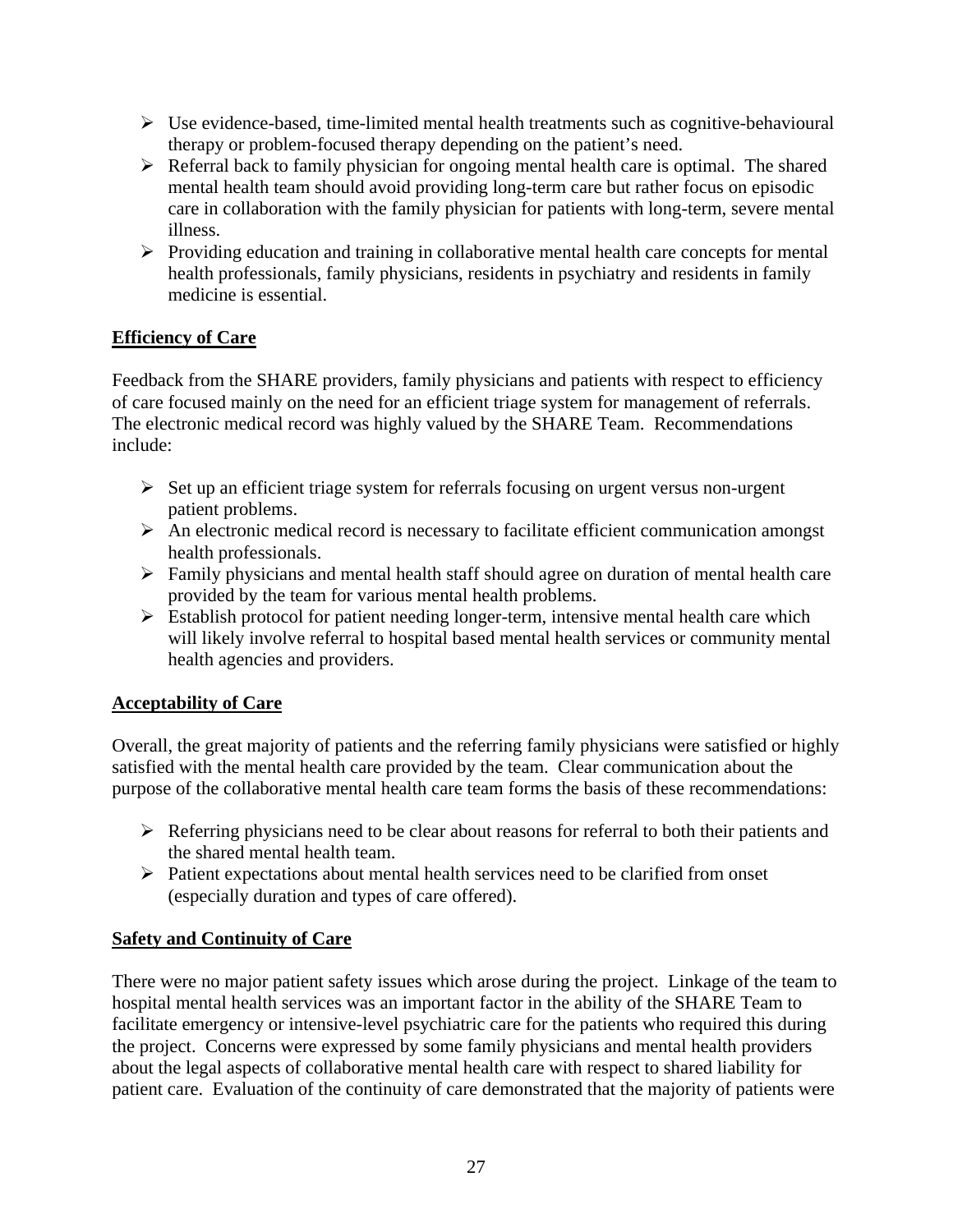referred back to their family physicians for ongoing mental health care, but a sizable number were also referred to community mental health programs for longer-term support (see data about disposition of patients after an episode of shared care in the accompanying report of the University of Ottawa Centre for Evaluation of Community Services). Recommendations about safety and continuity of care include the following:

- $\triangleright$  The family physician must be the provider of ongoing mental health care not the shared care team
- $\triangleright$  Primary mental health care teams need links to emergency and crisis services which provide for 24/7 mental health care
- $\triangleright$  Knowledge of available community mental health services is essential. Collaborative mental health care does not replace the need for these services.
- $\triangleright$  The scope of practice for each mental health professional on a shared care team needs to be defined according to their regulatory college guidelines, and liability issues of collaborative care needs to be clarified for mental health professionals and family physicians.

### **Effectiveness of Care**

Within the limitations of this project evaluation, it appeared that the care provided by the SHARE team was likely a factor in improved patient outcomes, demonstrated by improved quality of life measures, reduction in psychiatric symptoms and reduced severity of illness at the end of their episode of mental health treatment. Recommendations concerning effectiveness of care include:

- $\triangleright$  Implementation and outcome program evaluation is important for newly set up collaborative mental health programs, and ongoing evaluation is also need for monitoring quality of care in established programs.
- $\triangleright$  Training of mental health professionals who wish to work in collaborative mental health care is essential, as primary care is different than hospital-based mental health services.
- $\triangleright$  Future research should focus on randomized, controlled trials to conclusively demonstrate the effectiveness of collaborative care in providing treatment for various mental health disorders within a primary care setting.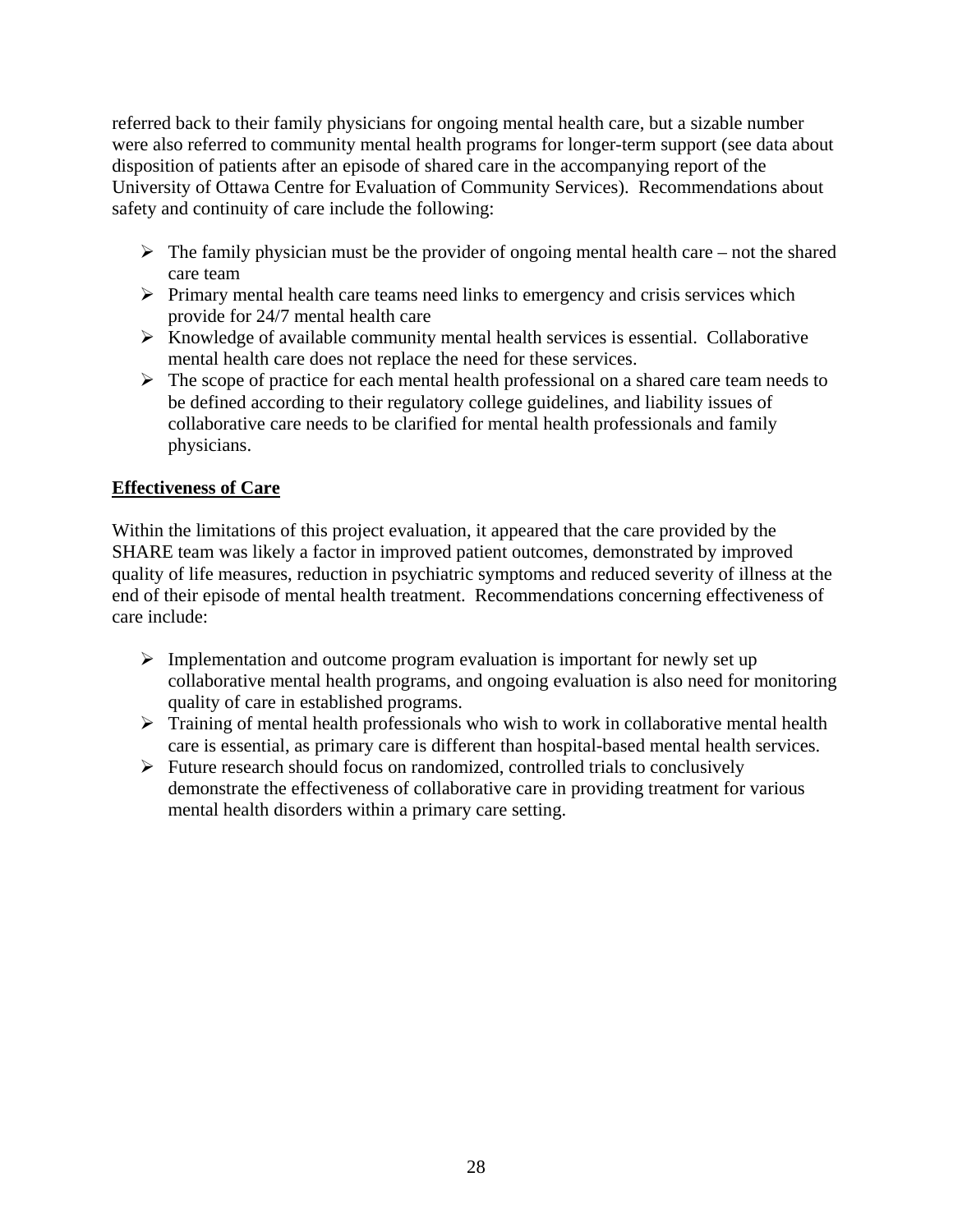## **Sustainability**

Sustainability of this project has been clearly facilitated by the Ontario Health Care Transformation Agenda, and in particular the formation of Family Health Teams (FHTs). A review of the objectives of FHTs shows that almost all apply to collaborative mental health care. Evaluation of the SHARE Project substantiates that the model of care attained the following objectives of the Ontario Family Health Teams:

### *Ontario Family Health Teams objectives attained by the SHARE project:*

- *Provide comprehensive primary health care through interdisciplinary teams* the SHARE Team was clearly multidisciplinary in nature, and this was highly valued by patients and family physicians.
- *Provide patient-centred care* care provided by the SHARE Team was individualized, with a wide range of short-term psychotherapies and medication management provided to patients. In addition, patients were linked to longer-term mental health care in the community, or if needed, they were provided access to more intensive care at the Ottawa Hospital.
- *Provide expanded access to care* the SHARE Project improved access to mental health care according to qualitative and quantitative data from this evaluation.
- *Provide system navigation and care coordination* this was accomplished by the linkage of the SHARE Project to hospital-based services and also community-based mental health services
- *Emphasize health promotion, illness prevention, and early detection/diagnosis* this objective was clearly met by the SHARE project, particularly in terms of early detection and intervention in the primary care setting, thus avoiding patients potentially deteriorating and using hospital-based mental health services.
- *Develop chronic disease management and self-care programs* patients were given information on self-management of depressive and anxiety conditions, and family physicians were given a booklet of community mental health resources developed by the SHARE Project, in order to provide ongoing care of patients with chronic mental health problems.
- *Link with other health care organizations* the link with the Ottawa Hospital mental health services has been an integral part of the SHARE Project.
- *Use information technology* at the COFMA primary health care group, the SHARE Team benefited by the electronic medical record already in place, and this was clearly a success in improving communication between the mental health team and family physicians.

With respect to the sustainability of the SHARE Project, the Ottawa Hospital Department of Psychiatry has partnered with two academic FHTs which have been approved by the Ontario Ministry of Health and Long-Term Care – the Ottawa Hospital Academic Family Health Team and the Bruyere Academic Family Health Team. We have applied for funding to support a multidisciplinary mental health team linking these two academic FHTs with the Ottawa Hospital Department of Psychiatry. The mental health team will provide on-site mental health services at four primary health care settings (each academic FHT is based at 2 sites). In addition to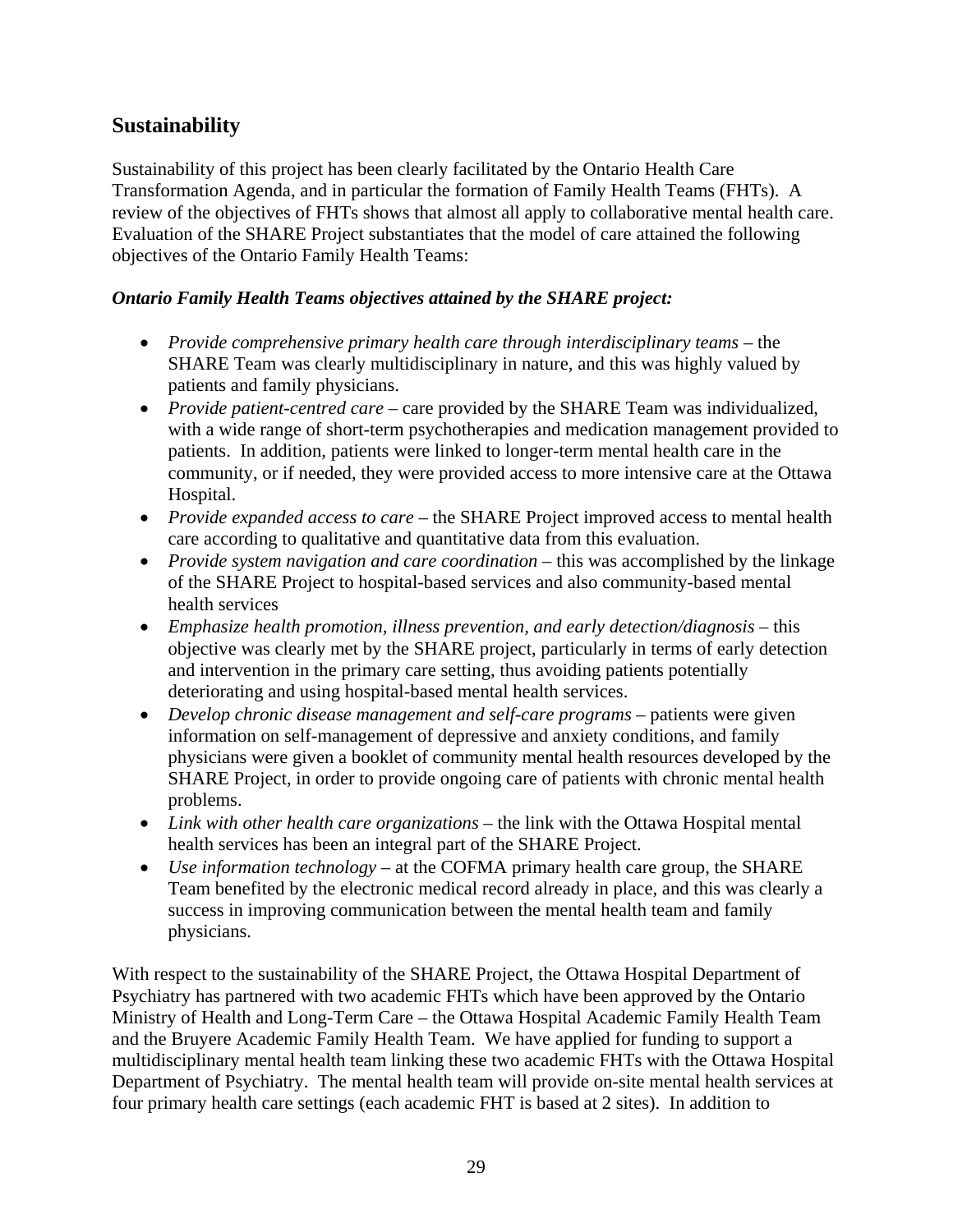providing patient care, the mental health team will participate in the training of family medicine residents, psychiatry residents, and other health care professions in collaborative mental health care, thereby expanding the knowledge gained by the SHARE Project.

At the time of submission of this report, the funding application was being reviewed by the Ontario Ministry of Health and Long-Term Care. Figure 7 shows the structure of the proposed shared mental health care team linking the 2 Ottawa Academic FHTs.

**Figure 7. Proposed shared mental health team linking TheOttawa Hospital mental health services with the two Ottawa Academic Family Health Teams** 

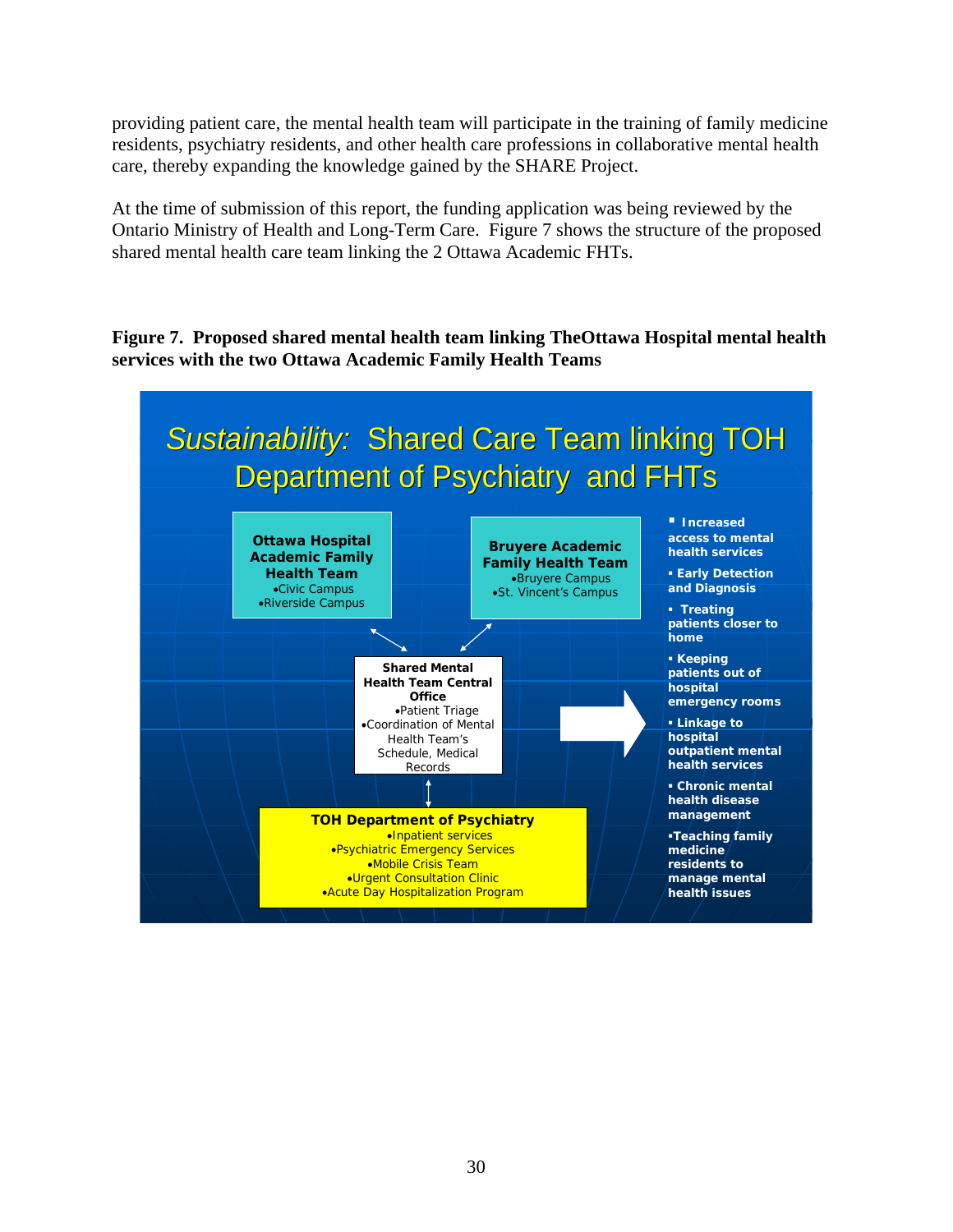### **Conclusions**

#### **Improved access to primary health care**

Process and outcome evaluation of this project demonstrated that a multidisciplinary mental health team working on site in primary care greatly improved access to mental health care compared to the access patients had to mental health services prior to the start of the project. Improved access was highly valued by both patients and family physicians. Recommendations arising from the SHARE Project include establishing target waiting times for urgent and nonurgent referrals, linking primary care services with hospital-based mental health services with shared mental health care teams, and ensuring mental health system patients have access to primary health care with the backup of a shared mental health care team.

#### **Increased patient and provider satisfaction**

Patient satisfaction outcome measures and qualitative data from family physician focus groups suggest that both groups valued the relative ease and speed of access to mental health care situated within the primary care setting. Furthermore, there were positive comments from patients and providers with respect to access to the multidisciplinary team of mental health professionals and the close communication between these mental health professionals and family physicians provided by the shared mental health care model.

#### **Improved quality and continuity of primary health care**

The quality of care in this project was in large part measured by multiple measures of the effectiveness of care, including ratings of patient symptom burden, quality of life and severity of illness. All measures showed significant improvement from the start to end of an episode of mental health care, although in the absence of a randomized clinical trial with a control condition, it is not possible to ascribe improvement solely to the shared mental health intervention. Other measures of quality of care included evaluation of the types of care provided, and results show that treatments were largely a range of different types of evidencebased short-term interventions tailored to patient requirements.

Continuity of care was strongly demonstrated in this project, occurring through the linkages between the family practices, hospital-based mental health services and community mental health services. There were a small number of patients from primary care referred for more intensive care to the Ottawa Hospital and a small number of patients from the mental health system of the Ottawa Hospital who gained access to primary care because of the project. There were a much greater number of patients referred to community mental health services for longerterm mental health care by the shared care team, after their more acute mental health issue was addressed in the primary care setting. The demonstration of this project that linkages from hospital to primary care to community mental health services were necessary and effective, makes a case for promoting hospital-primary care-community provider linkages in collaborative mental health care.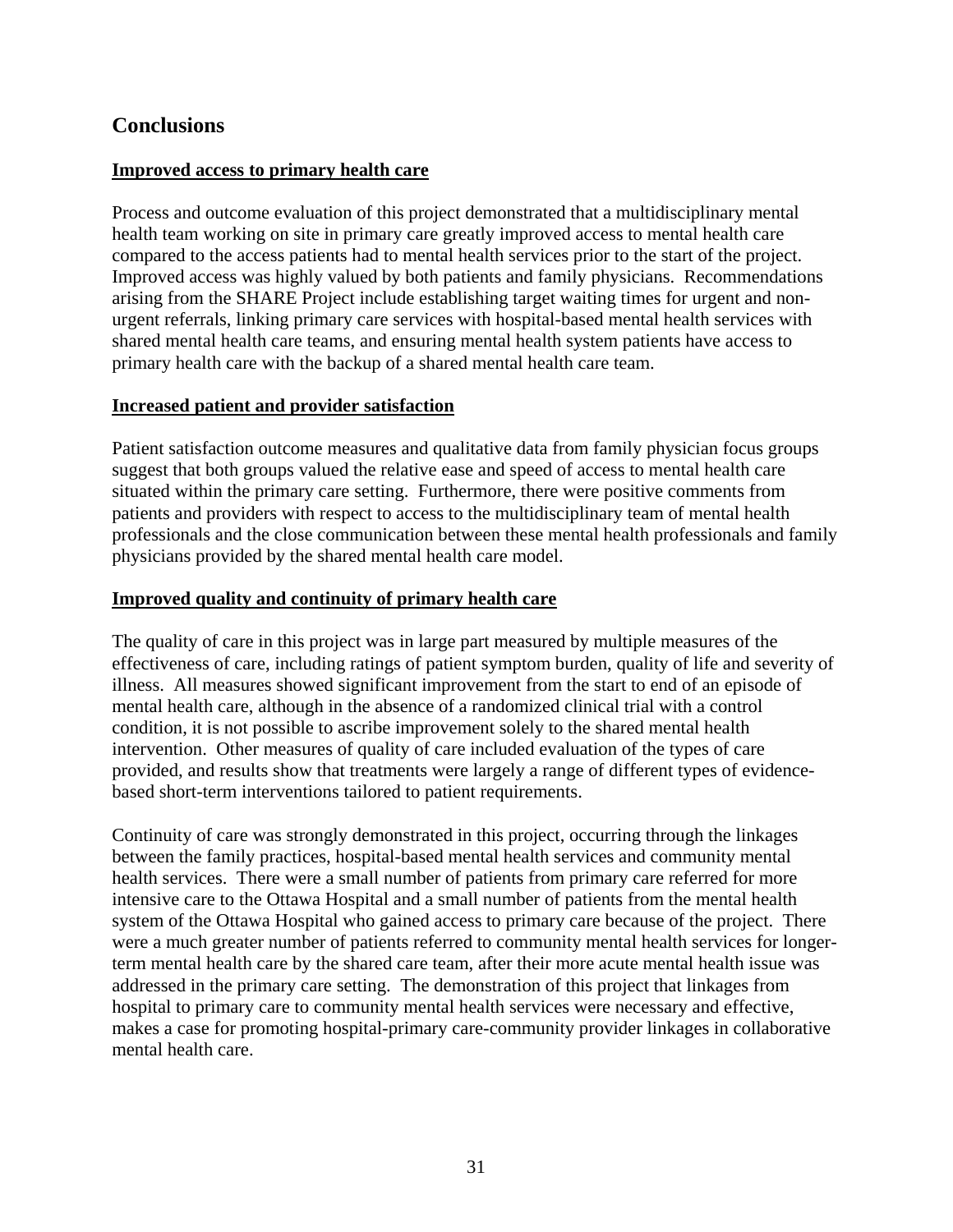#### **Increased cost-effectiveness of primary health care services**

Cost-effectiveness of this project was not directly evaluated. Nevertheless some results of this project could form the basis of future studies of cost-effectiveness in collaborative mental health care. Evaluation of the severity of illness of the patients participating in the SHARE project demonstrated that 80% met diagnostic criteria for anxiety and depressive disorders, and 40% were judged to have moderate or severe levels of distress or social impairment. Without early diagnosis and treatment in the primary care setting, a percentage of these patients would likely need urgent psychiatric intervention, and with the difficulty in access to services, end up in the emergency rooms of general hospitals and in some cases be admitted to hospital. Providing mental health care in the primary care environment allows for earlier access to services which in many cases provides for early detection and intervention of mental health problems, thereby preventing deterioration and the need to access hospital emergency services. Future costeffectiveness studies might focus on possible cost avoidance of the use of hospital emergency and inpatient services for patients of primary care settings having access to collaborative mental health care compared to those primary care settings without collaborative care.

With respect to the cost of setting up multidisciplinary shared mental health teams similar to the SHARE model, the cost of administrative support to put in place an effective triage system needs to be considered. In addition to salary support, other costs include information technology to provide for an electronic medical record, which clearly facilitated communication amongst the SHARE professionals and the family physicians.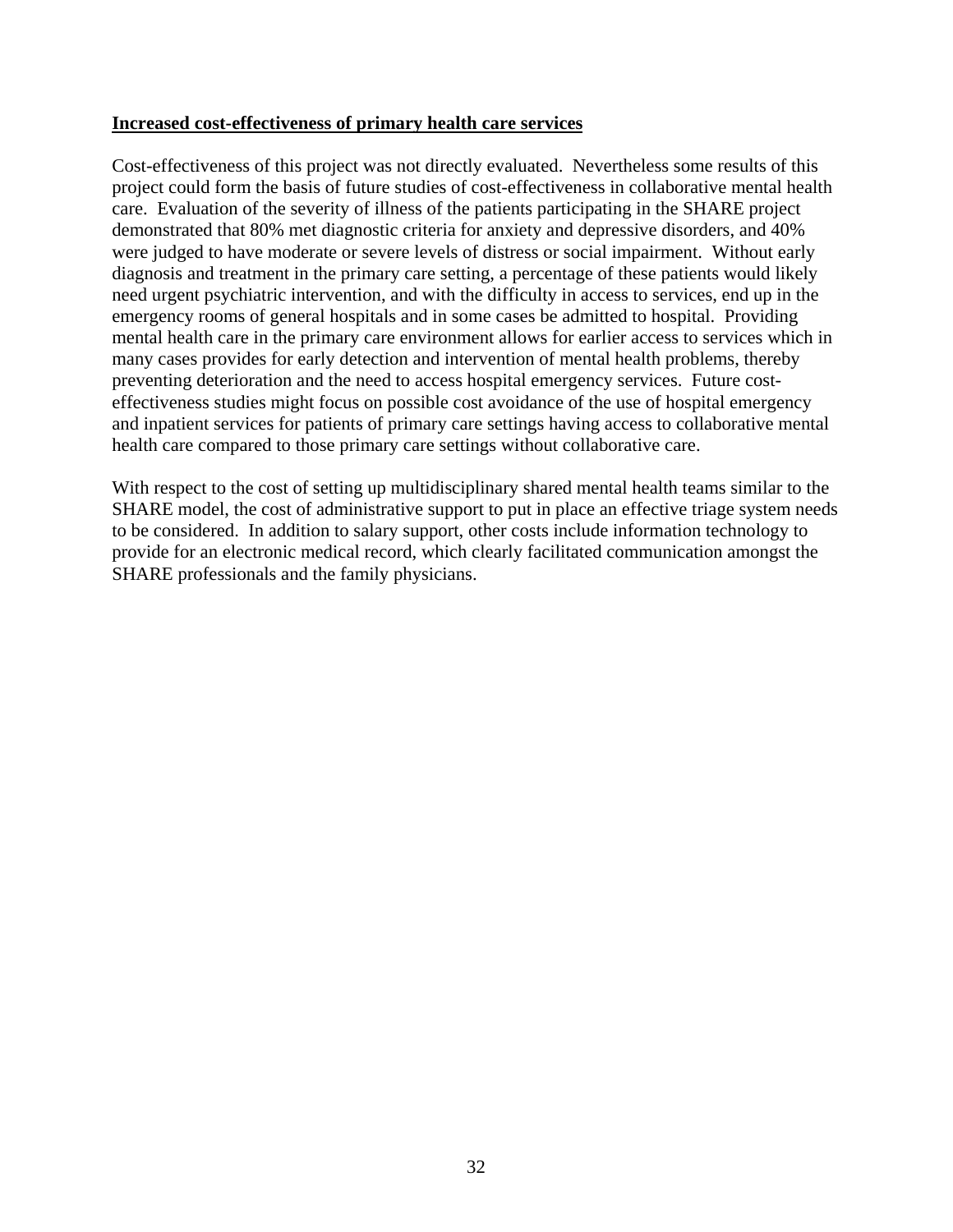#### **References**

- American Psychiatric Assocation. Diagnostic and Statistical Manuel of Mental Disorders, Fourth Edtion. Washington, DC, American Psychiatric Association, 1994.
- Attkisson CC, Greenfield TK. 1996. The Client Satisfaction Questionnaire-8 and the Service Satisfaction Questionnaire-30. In Sederer LI, Dickey B (eds.) Outcomes Assessment in Clinical Practice. Baltimore (MD): Williams & Wilkins; pp 120-127.
- Burley HJ. 2002. Shared care: what do family physicians want from psychiatrists? CPA Bulletin de l'APC. Dec.; 29-31.
- Canadian Psychiatric Association. Wait time benchmarks for patients with serious psychiatric illnesses. Canadian Psychiatric Association Policy Paper, Ottawa, March, 2006.
- Craven MA, Bland R. 2002. Shared mental health care: a bibliography and overview. Can J Psychiatry 47(1 Suppl):1S-98S.
- Daumit GL, Pratt LA, Crum RM, Powe NR, Ford DE. 2002. Characteristics of primary care visits for individuals with severe mental illness in a national sample. Gen Hosp Psychiatry 24:391-5.
- Kates N, Craven M, Bishop J, Clinton T, Kraftcheck D, Leclair K, Leverette J, Nash L, Turner T. 1997; Shared mental health care in Canada. Ottawa (ON): Canadian Psychiatric Association and College of Family Physicians of Canada. Position Paper no. 1997-38. 12p. Available from: CPA, 260-441 MacLaren St., Ottawa, Ontario K2P 2H3.
- Kates N, Craven M, Webb S, Low J, Perry K. 1992. Case reviews in the family physician's office. Can J Psychiatry 37(1):2-6.
- Kates N, Crustolo AM, Farrar S, Nikolaou L. 2002. Counsellors in primary care: benefits and lessons learned. Can J Psychiatry 47:857-62.
- Katon W, Von Korff M, Lin E, et al. 1995. Collaborative management to achieve treatment guidelines: impact on depression in primary care. JAMA 273(13):1026-31.
- Koran LM, Sox HC, Marton KI, Moltzen S, Sox C, Kraemer HC, Imai K, Kelsey TG, Rose TG, Levin LC, Chandra S. 1989. Medical evaluation of psychiatric patients. Arch Gen Psychiatry 46:733-40.
- Ministry of Health and Long-Term Care, Government of Ontario. 2003. Mental health accountability framework. Toronto (ON): Queen's Printer for Ontario.
- Overall JE, Gorham DR. 1962. Brief Psychiatric Rating Scale. Psychol Rep 10:799-812.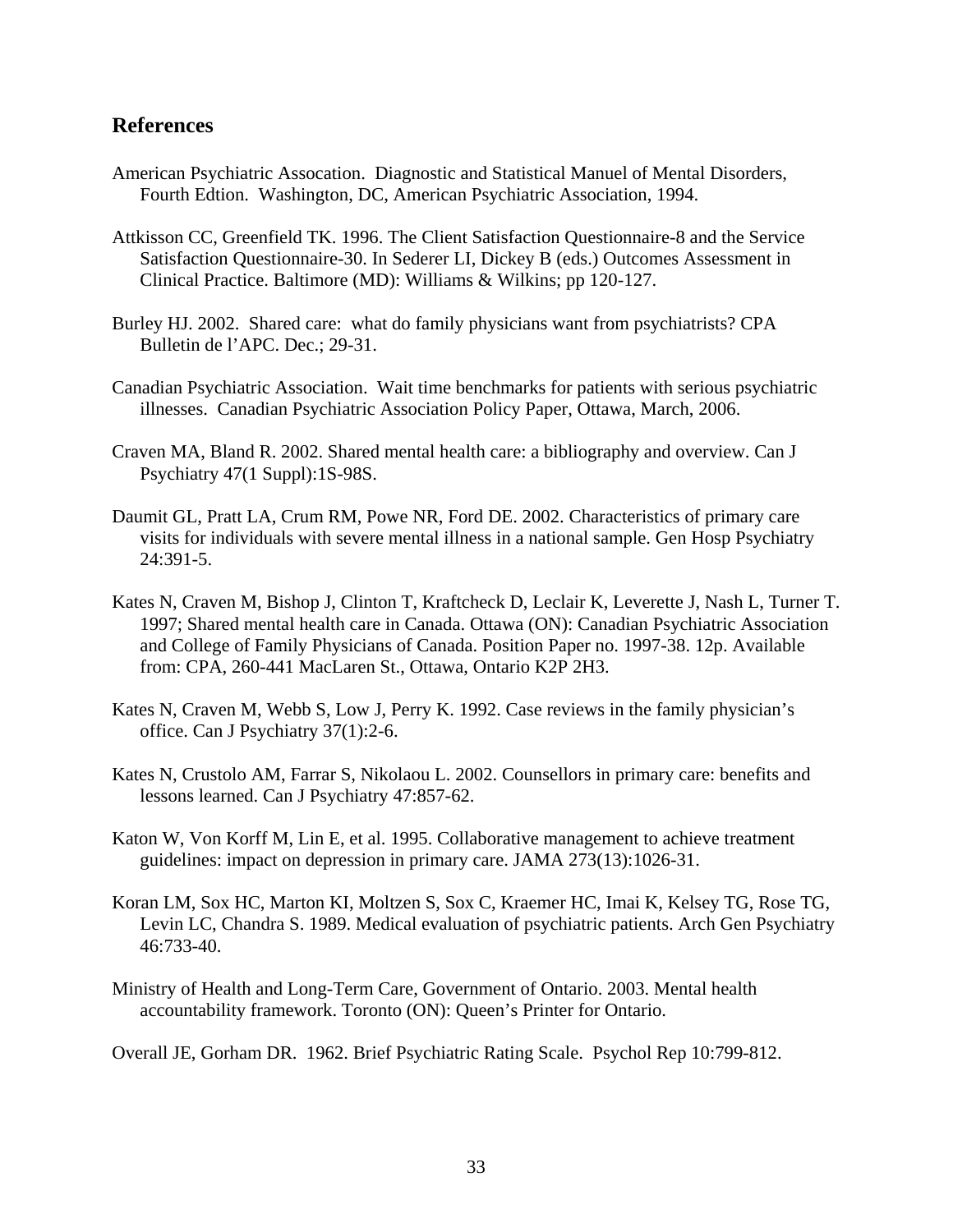- Shore JH. 1996. Psychiatry at a crossroad: our role in primary care. Am J Psychiatry 153: 1398- 1403.
- Slade M, Powell R, Rosen A, Strathdee G. 2000. Threshold assessment grid (TAG): the development of a valid and brief scale to assess the severity of mental illness. Soc Psychiatry Psychiatr Epidemiol 35:78-85.
- Spitzer RL. Kroenke K. Williams JB. 1999. Validation and utility of a self-report version of PRIME-MD: the PHQ primary care study. JAMA. 282(18):1737-44.
- Ware, J. E., Kosinski, D., Runer Bowker, B., Gandek, R. (2002). How to Score Version 2 of the SF-12 Health Survey (With a Supplement Documenting Version 1). Lincoln, RI: Quality Metric Incorporated.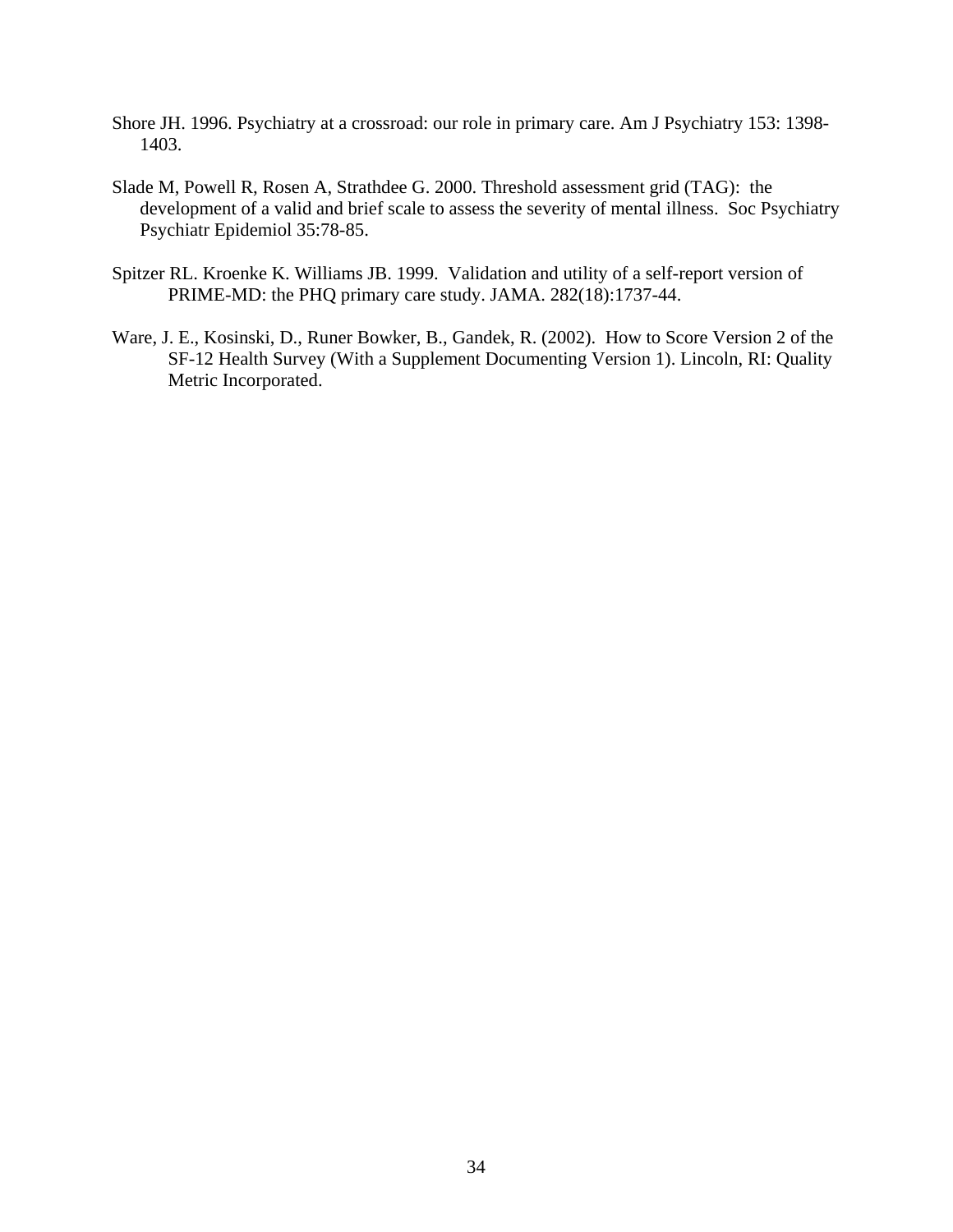#### **Appendix 1. Logic Model: The Ottawa Shared Mental Health Care Project**

Assumption: That a multi-disciplinary mental health team linking The Ottawa Hospital psychiatric emergency service and outpatient urgent mental health consultation clinics with two comprehensive family medicine practices will result in improved access to, and quality of, both psychiatric and physical care for patients with mental health problems who are seen first within either (a) the primary health care system or (b) the acute care mental health system.



#### **External Factors:**

External Factors:<br>The Project operates within a larger mental health and primary care system. Factors within the system may affect program operation and outcomes. Furthermore, the Project may affect elements of the system in which it operates.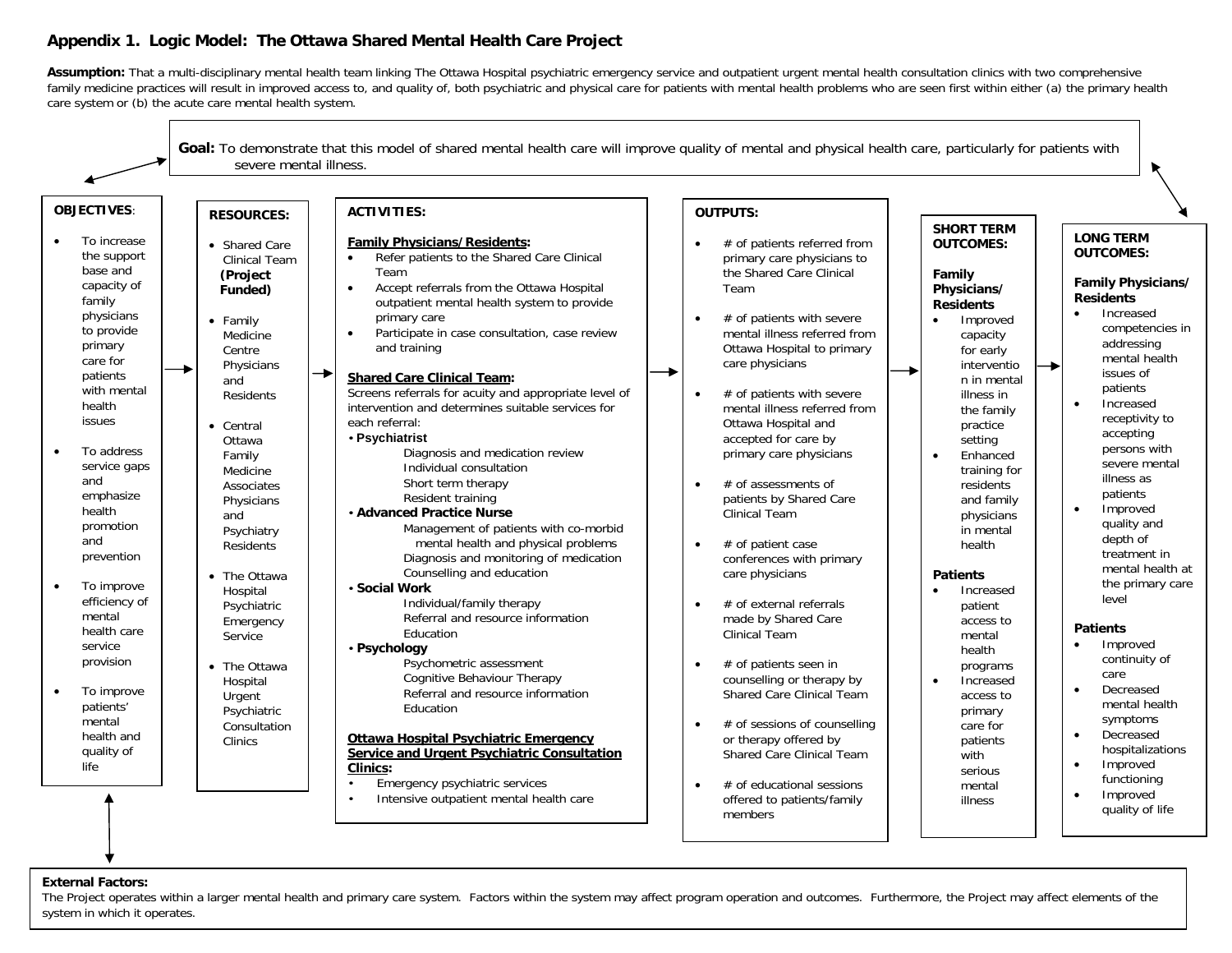#### **Appendix 2: SHARE Knowledge Dissemination Activities**

#### *Local Knowledge Dissemination Activities:*

- 1. Weekly mental health rounds at the Family Medicine Centre Civic Campus delivered by the SHARE Team to family physicians and residents.
- 2. Establishment of the Stakeholder and Advisory Board with representation from mental health consumers, family physicians, psychiatrists and community mental health agency providers. There were 4 advisory meetings during the SHARE Project.
- 3. April, 2005. Share Team: Overview of the SHARE Demonstration Project- presented to staff of TOH (Civic and General) and the Royal Ottawa Hospital (May, 2005)
- 4. Booklet on Ottawa Community Mental Health Services for Family Physicians.
- 5. January, 2006. Katherine Gillis, Colleen MacPhee, Robert Swenson. The Ottawa Shared Mental Health Care Project. Presentation at the City Wide Family Medicine Rounds of the University of Ottawa.

#### *Provincial Knowledge Dissemination Activities:*

- 1. May, 2005. The Ottawa Shared Mental Health Project. Knowledge Exchange Day. Ontario Ministry of Health and Long-Term Care. Toronto.
- 2. May, 2005. Colleen MacPhee. Advance Practice Nursing in Shared Mental Health Care. The University of Ottawa Annual Clinical Nursing Research Conference, Ottawa.
- 3. July, 2006. Robert Swenson. Results from the Ottawa SHARE Project. Knowledge Exchange Day, Ontario Ministry of Health and Long-Term Care, Toronto.

#### *National and International Knowledge Dissemination Activities:*

- 1. May, 2005. Colleen MacPhee. Bridging the Gap Advance Practice Nursing in Shared Care (poster).
- 2. June, 2005: Robert Swenson, Jennifer Clinch, Nick Busing, Jay Mercer, Gary Viner, Katherine Gillis. Needs and attitudes of family physicians and family medicine residents concerning the provision of collaborative mental health care (poster).  $6<sup>th</sup>$  National Conference on Shared Mental Health. Ottawa, Ontario.
- 3. June, 2005: Robert Swenson, Tim Aubry, Nick Busing, Colleen MacPhee, Katherine Gillis, Beth Lynch, Jennifer Clinch. Evaluation of a shared mental health program: Strategies and challenges. 6<sup>th</sup> National Conference on Shared Mental Health. Ottawa, Ontario.
- 4. June, 2005: Colleen MacPhee, Robert Swenson, Beth Lynch, Katherine Gillis, Donna Klink, Jay Mercer, Nick Busing. The Ottawa Shared Mental Health Program: Clinical services and interdisciplinary team functioning.  $6<sup>th</sup>$  National Conference on Shared Mental Health. Ottawa, Ontario.
- 5. November, 2005. Research seminar given to the Greater Green Triangle University Department of Rural Health on depression and cardiac disease and collaborative mental health care at Deakin University, Warrnambool, Australia